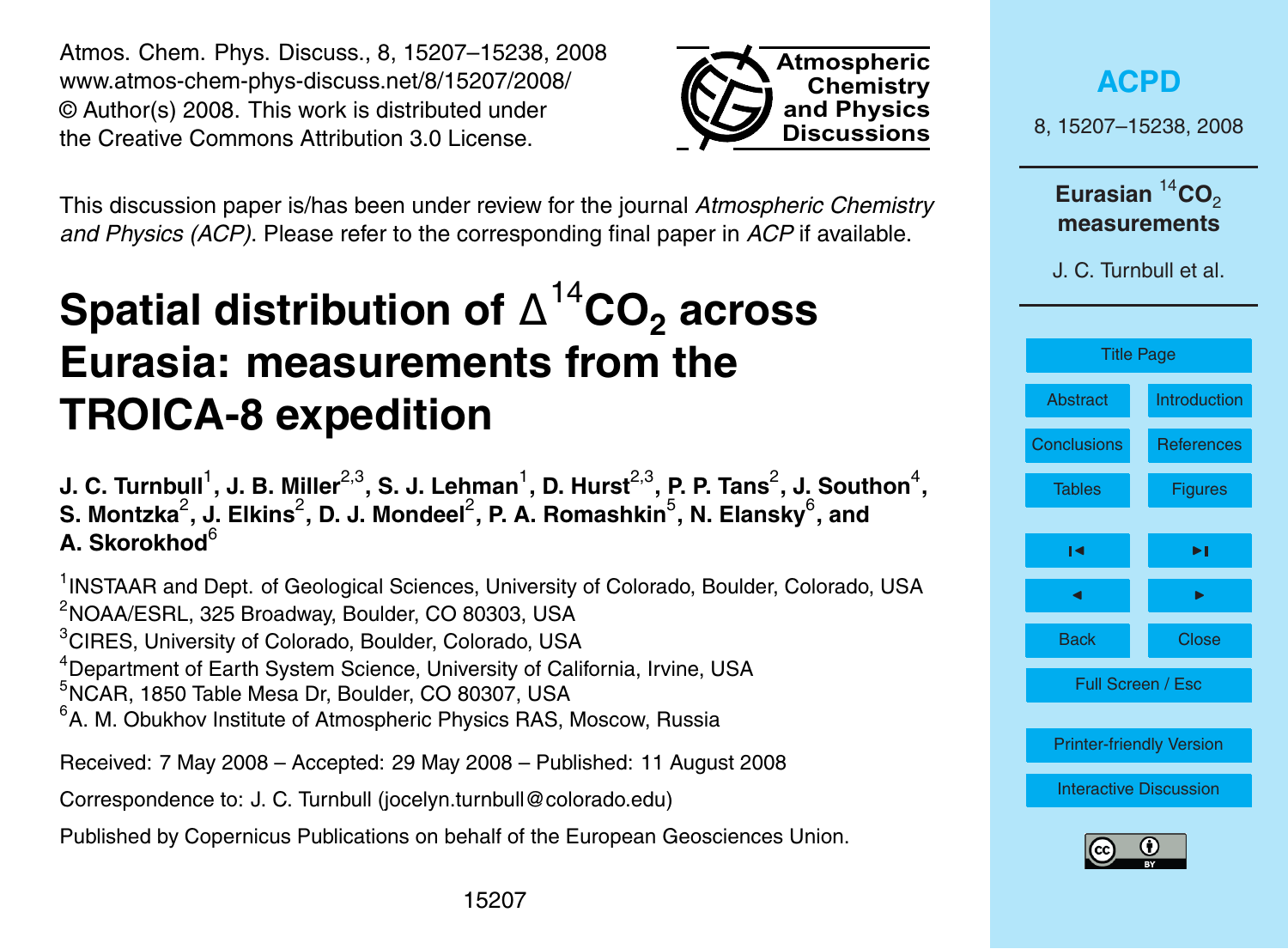#### <span id="page-1-0"></span>**Abstract**

Because fossil fuel derived CO<sub>2</sub> is the only source of atmospheric CO<sub>2</sub> that is devoid of  $^{14}$ C, atmospheric measurements of  $\Delta ^{14}$ CO<sub>2</sub> can be used to constrain fossil fuel emissions at local and regional scales. However, at the continental scale, atmos spheric transport and other sources of variability in  $Δ^{14}CO_2$  may influence the fossil fuel detection capability. We present a set of  $\Delta ^{14} \text{CO}_2$  observations from the trainbased TROICA-8 expedition across Eurasia in March–April 2004. Local perturbations in  $\Delta ^{14} \text{CO}_2$  are caused by easily identifiable sources from nuclear reactors and local-

ized pollution events. The remaining data show an increase in  $\Delta^{14} \text{CO}_2$  from Western  $_{^{10}}~$  Russia (40 $^{\circ}$  E) to Eastern Siberia (120 $^{\circ}$  E), consistent with depletion in  $^{14} \rm CO_2$  caused by fossil fuel  $CO<sub>2</sub>$  emissions in heavily populated Europe, and gradual dispersion of the fossil fuel plume across Northern Asia.

Other tracer gas species which may be correlated with fossil fuel  $CO<sub>2</sub>$  emissions, including carbon monoxide, sulphur hexafluoride, and perchloroethylene, were also 15 measured and the results compared with the  $\Delta ^{14} \text{CO}_2$  measurements. The sulphur hexafluoride longitudinal gradient is not significant relative to the measurement uncertainty. Carbon monoxide and perchloroethylene show large-scale trends of enriched values in Western Russia and decreasing values in Eastern Siberia, consistent with fossil fuel emissions, but exhibit significant spatial variability, especially near their pri-<sup>20</sup> mary sources in Western Russia.

The clean air  $\Delta^{14} \text{CO}_2$  observations are compared with simulated spatial gradients from the TM5 atmospheric transport model. We show that the change in  $\Delta^{14} \text{CO}_2$ across the TROICA transect is due almost entirely to emissions of fossil fuel CO<sub>2</sub>, but that the magnitude of this  $\Delta^{14} \text{CO}_2$  gradient is relatively insensitive to modest uncer- $_{\rm 25}$  tainties in the fossil fuel flux. In contrast, the  $\Delta ^{14} \rm CO_2$  gradient is strongly sensitive to the modeled representation of vertical mixing, suggesting that  $\Delta ^{14} \rm CO_2$  may be a useful tracer for training mixing in atmospheric transport models.

# **[ACPD](http://www.atmos-chem-phys-discuss.net)** 8, 15207–15238, 2008 Eurasian<sup>14</sup>CO<sub>2</sub> **measurements** J. C. Turnbull et al. [Title Page](#page-0-0)



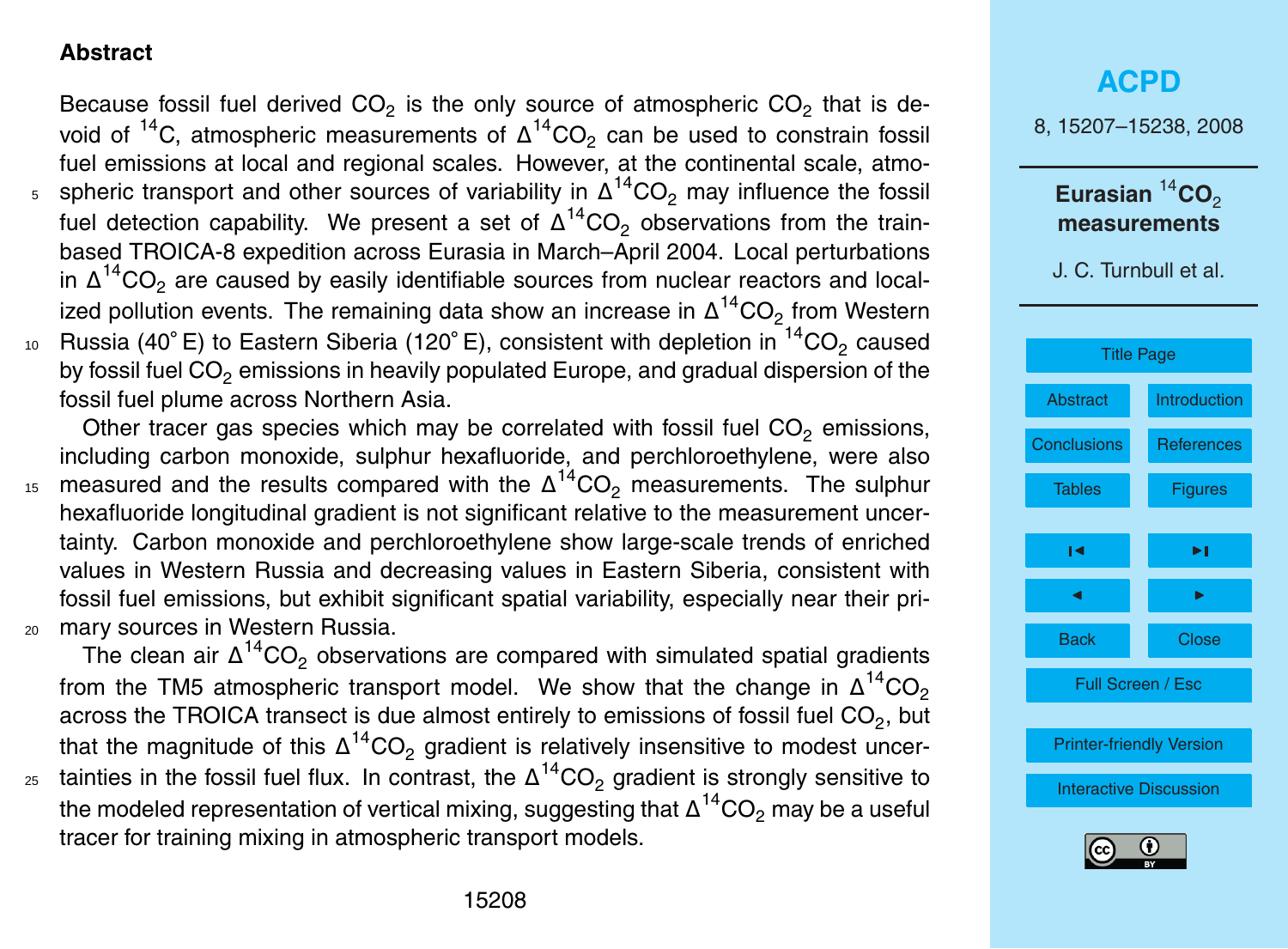### <span id="page-2-0"></span>**1 Introduction**

Fossil fuel derived carbon dioxide (CO<sub>2</sub>) is entirely devoid of radiocarbon (<sup>14</sup>C) as a result of radioactive decay mean lifetime=8 267 y (Godwin, 1962) whereas other sources of  $CO<sub>2</sub>$  to the atmosphere contain  $<sup>14</sup>C$  at near ambient atmospheric concentrations.</sup>

- $_5$   $\,$  Thus, precise measurements of the radiocarbon content of atmospheric CO $_2$  ( $\Delta ^{14}$ CO $_2)$ provide an excellent tracer for recently added fossil fuel CO $_2$ . The expected signal, expressed as a deviation from a globally well-mixed background value, is −2.8 permil (‰) in  $\Delta ^{14}CO_2$  for each part per million (ppm) of fossil fuel CO<sub>2</sub> added (Turnbull et al., 2006).  $\Delta ^{14}$ CO $_2$  has been applied successfully as a fossil fuel CO $_2$  tracer at the local
- <sup>10</sup> and regional scales where fossil fuel contributions are relatively large and uncertainties associated with atmospheric transport can be ignored (Turnbull et al., 2006; Levin et al., 2003; Meijer et al., 1996; Zondervan and Meijer, 1996). However, if the approach is to be successfully applied at larger spatial scales, all potential sources of  $\Delta^{14} \rm CO_2$ variability and their transport must be considered.
- $_{15}$  Previous studies of the time evolution of  $\Delta ^{14} \text{CO}_2$  (Levin and Kromer, 2004; Levin and Kromer, 1997; Manning et al, 1990; Nydal et al., 1983) have shown that production of <sup>14</sup>C from atmospheric nuclear weapons testing ("bomb  $14$ C") led to a near doubling of atmospheric  $^{14} \text{CO}_2$  in the early 1960s (Levin et al., 1985), an increase of 900‰ in  $\Delta^{14} \text{CO}_2$ . Following the cessation of most atmospheric nuclear weapons testing in <sup>20</sup> 1963 ongoing isotopic exchange with the oceans and terrestrial biosphere has reduced  $\Delta^{14}CO_2$  of the atmosphere to near pre-bomb values. However, because of the relatively short residence time of carbon in the biosphere (about 10 years), the biosphere is now believed to be slightly enriching the atmosphere in  ${}^{14}CO_2$  (Randerson et al., 2002). The initially very large disequilibrium between the oceans (and to a lesser ex-<sup>25</sup> tent, the terrestrial biosphere) dominated the secular decrease (and seasonal change) in Δ<sup>14</sup>CO<sub>2</sub> until the mid-1980s, causing annual decreases in Δ<sup>14</sup>CO<sub>2</sub> of up to 100‰. Since then, equilibration between the atmosphere and surface reservoirs has reduced the secular trend to just ∼5‰ yr<sup>−1</sup> (Turnbull et al., 2007; Randerson et al., 2002). Fos-

### **[ACPD](http://www.atmos-chem-phys-discuss.net)** 8, 15207–15238, 2008 Eurasian<sup>14</sup>CO<sub>2</sub> **measurements** J. C. Turnbull et al. [Title Page](#page-0-0) [Abstract](#page-1-0) Introduction [Conclusions](#page-17-0) [References](#page-18-0) Tables **[Figures](#page-25-0)**  $\overline{\phantom{a}}$  $\sim$  J  $\sim$ Back Close Full Screen / Esc [Printer-friendly Version](http://www.atmos-chem-phys-discuss.net/8/15207/2008/acpd-8-15207-2008-print.pdf) [Interactive Discussion](http://www.atmos-chem-phys-discuss.net/8/15207/2008/acpd-8-15207-2008-discussion.html)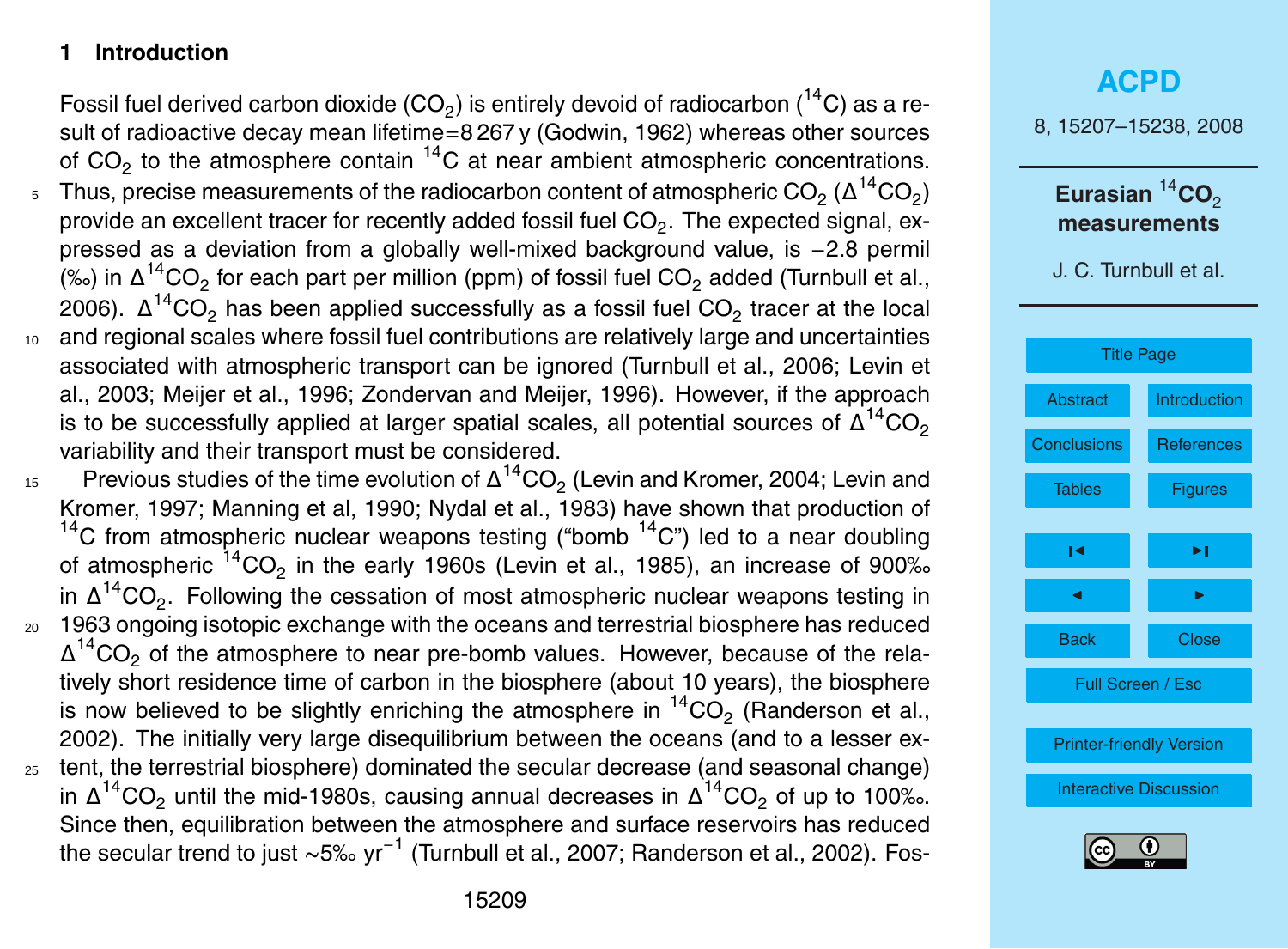sil fuel CO<sub>2</sub> emissions, which are currently about 7.5 Gt C yr<sup>−1</sup> globally (Marland et al., 2003) and are entirely devoid of  ${}^{14}C$ , would alone cause a globally averaged decrease in  $\Delta^{14}$ CO<sub>2</sub> of about 10‰ yr<sup>-1</sup>. Thus, fossil fuel emissions now dominate the observed secular change, but contributions to  $\Delta ^{14} \text{CO}_2$  from other sources may complicate the <sup>5</sup> interpretation of the spatial distribution.

The gross disequilibrium flux of  $\rm ^{14}C$ -depleted CO $_2$  from the ocean (due to radioactive decay in the slowly overturning oceans) to the atmosphere is comparable in magnitude to the flux of <sup>14</sup>C-free CO<sub>2</sub> from fossil fuel burning and is thus expected to have a comparable influence on global  $\Delta^{14} \text{CO}_2$  (see Sect. 2.3). However, the impact on fossil fuel <sub>10</sub>  $\,$  CO<sub>2</sub> detection using Δ<sup>14</sup>CO<sub>2</sub> over land is likely to be small because the fossil fuel and <sup>14</sup>C-depleted ocean sources are geographically separated, with the fossil fuel source almost entirely confined to the Northern Hemisphere land regions and the ocean contribution predominantly in the Southern Hemisphere (Randerson et al., 2002). Natural cosmogenic production and radioactive decay of  ${}^{14}$ C in the troposphere are also un-<sub>15</sub> likely to degrade the Δ<sup>14</sup>CO<sub>2</sub> fossil fuel detection capability significantly, since production has a nearly uniform zonal distribution, and decay in the troposphere decreases  $\Delta^{14}$ CO<sub>2</sub> by only about 0.1‰ yr<sup>-1</sup>. Exchange with the (<sup>14</sup>C enriched) stratosphere may

produce  $\Delta^{14} \text{CO}_2$  anomalies in the upper troposphere, but the impact of this is likely small within the continental boundary layer (hereafter, CBL), due to the vertical dis-<sup>20</sup> tance from the tropopause to the CBL and the relatively slow vertical mixing of the CBL with the free troposphere. Gross biospheric exchange and the nuclear reactor <sup>14</sup>C source do affect the CBL and thus need to be accounted for.

While there have been numerous studies of the temporal change in  $\Delta^{14} \text{CO}_2$ , only a few observations of the synoptic spatial distribution have been made (Hsueh et al.,

 $_{\rm 25}$   $\,$  2007; Rozanski et al., 1995). Here we present  $\Delta ^{14} \rm CO_2$  results from a transect across Russia from Moscow (55° N, 37°33' E) to Khabarovsk (48°33' N, 135°6' E) as part of the Trans-Siberian Observations Into the Chemistry of the Atmosphere 8 (TROICA-8) expedition from 19 March–1 April 2004. These observations represent a transect

### **[ACPD](http://www.atmos-chem-phys-discuss.net)** 8, 15207–15238, 2008 Eurasian<sup>14</sup>CO<sub>2</sub> **measurements** J. C. Turnbull et al. [Title Page](#page-0-0) [Abstract](#page-1-0) [Introduction](#page-2-0) [Conclusions](#page-17-0) [References](#page-18-0) Tables [Figures](#page-25-0)  $\overline{\phantom{a}}$  $\sim$  J  $\sim$ Back Close Full Screen / Esc [Printer-friendly Version](http://www.atmos-chem-phys-discuss.net/8/15207/2008/acpd-8-15207-2008-print.pdf) [Interactive Discussion](http://www.atmos-chem-phys-discuss.net/8/15207/2008/acpd-8-15207-2008-discussion.html)

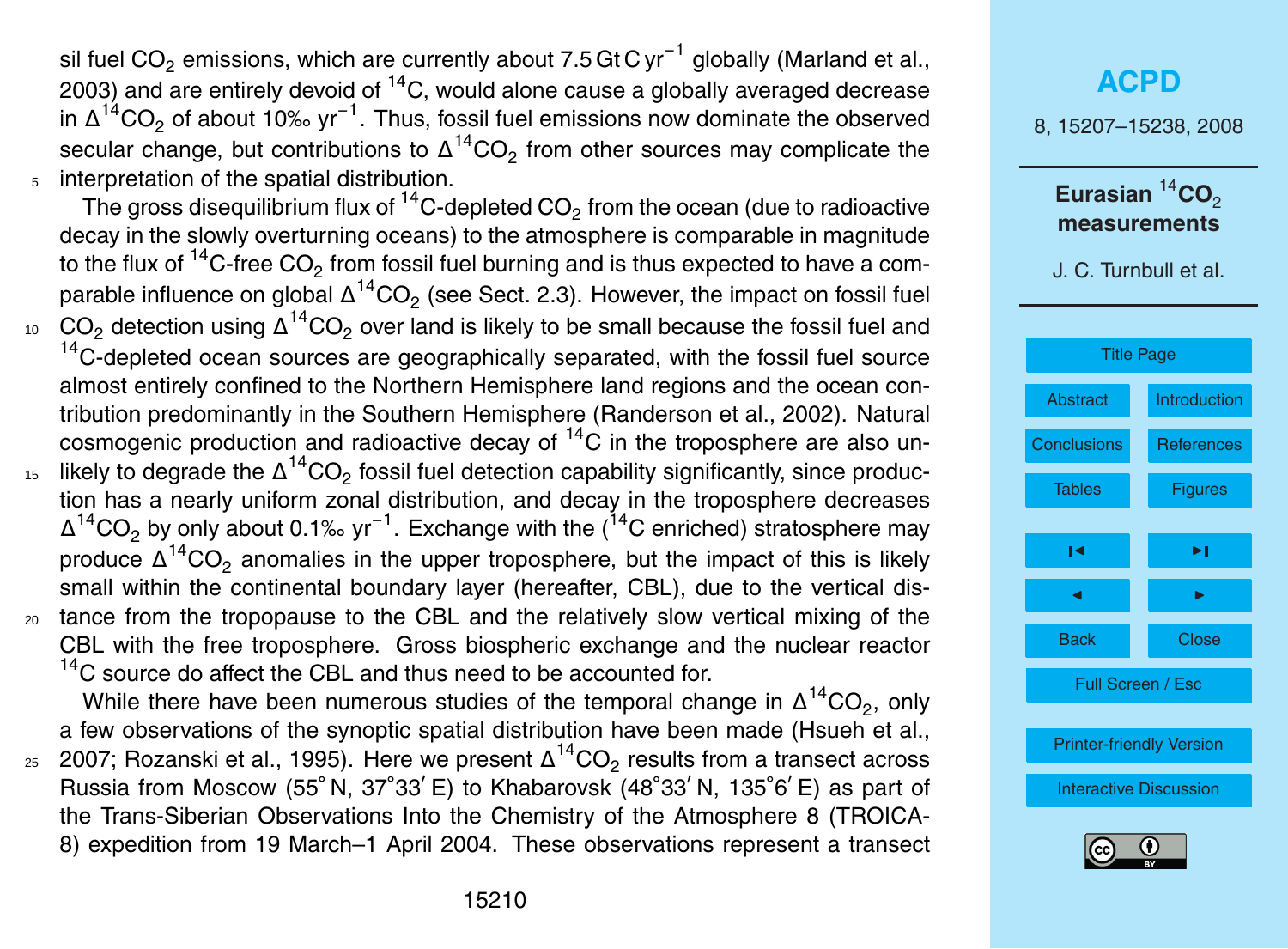through a large expected longitudinal  $\Delta ^{14} \text{CO}_2$  gradient as European fossil fuel CO $_2$ emissions are dispersed by the westerly air stream across Eurasia. We examine the spatial distribution of  $\Delta^{14} \text{CO}_2$  for this region, and the impact of the various sources on it, showing that fossil fuel  $CO<sub>2</sub>$  emissions must be the dominant control on the observed <sup>5</sup> spatial gradient.

Several trace gas species have been used or proposed as fossil fuel CO<sub>2</sub> tracers, based on estimates of the ratio of tracer to  $CO<sub>2</sub>$  emissions (which may vary in space and time) and assuming co-location of the tracer and fossil fuel CO<sub>2</sub> sources. Such tracers have the advantage over  $\Delta ^{14} \text{CO}_2$  in ease and lower cost of measurement, al- $10<sub>10</sub>$  though their empirical correlation with fossil fuel CO<sub>2</sub> emissions appears to be weaker than for  $\Delta^{14} \text{CO}_2$  (Turnbull et al., 2006). We therefore compare measurements of the prospective tracers carbon monoxide (CO), sulphur hexafluoride (SF $_6$ ), perchloroethylene (PCE) and chloroform with the  $\Delta^{14} \text{CO}_2$  observations in order to evaluate their performance on the continental scale.

- $15$  We also compare our observations to atmospheric  $\Delta^{14} \text{CO}_2$  simulated by the TM5 atmospheric transport model (Krol et al., 2005). This allows us to test the consistency of model transport and emissions with our observations. As large-scale fossil fuel emissions are believed to be known within 10–15% (Marland et al., 2006), differences between simulated and observed  $\Delta^{14} \text{CO}_2$  are more likely to result from model repre-<sup>20</sup> sentation of atmospheric transport. In particular, the parameterization of vertical mixing is a major uncertainty in atmospheric transport models (Yang et al., 2007; Stephens et al., 2007; Peters et al., 2004; Denning et al., 1999) and we therefore evaluate the impact of changing vertical diffusion on the modeled  $\Delta ^{14} \text{CO}_2$  horizontal gradient. We also test the sensitivity of the simulated east-west gradient to the magnitude of European
- <sup>25</sup> fossil fuel emissions.

### **[ACPD](http://www.atmos-chem-phys-discuss.net)** 8, 15207–15238, 2008 Eurasian<sup>14</sup>CO<sub>2</sub> **measurements** J. C. Turnbull et al. [Title Page](#page-0-0) [Abstract](#page-1-0) [Introduction](#page-2-0) [Conclusions](#page-17-0) [References](#page-18-0) Tables [Figures](#page-25-0)  $\overline{\phantom{a}}$  $\sim$  J  $\sim$ Back Close Full Screen / Esc [Printer-friendly Version](http://www.atmos-chem-phys-discuss.net/8/15207/2008/acpd-8-15207-2008-print.pdf) [Interactive Discussion](http://www.atmos-chem-phys-discuss.net/8/15207/2008/acpd-8-15207-2008-discussion.html)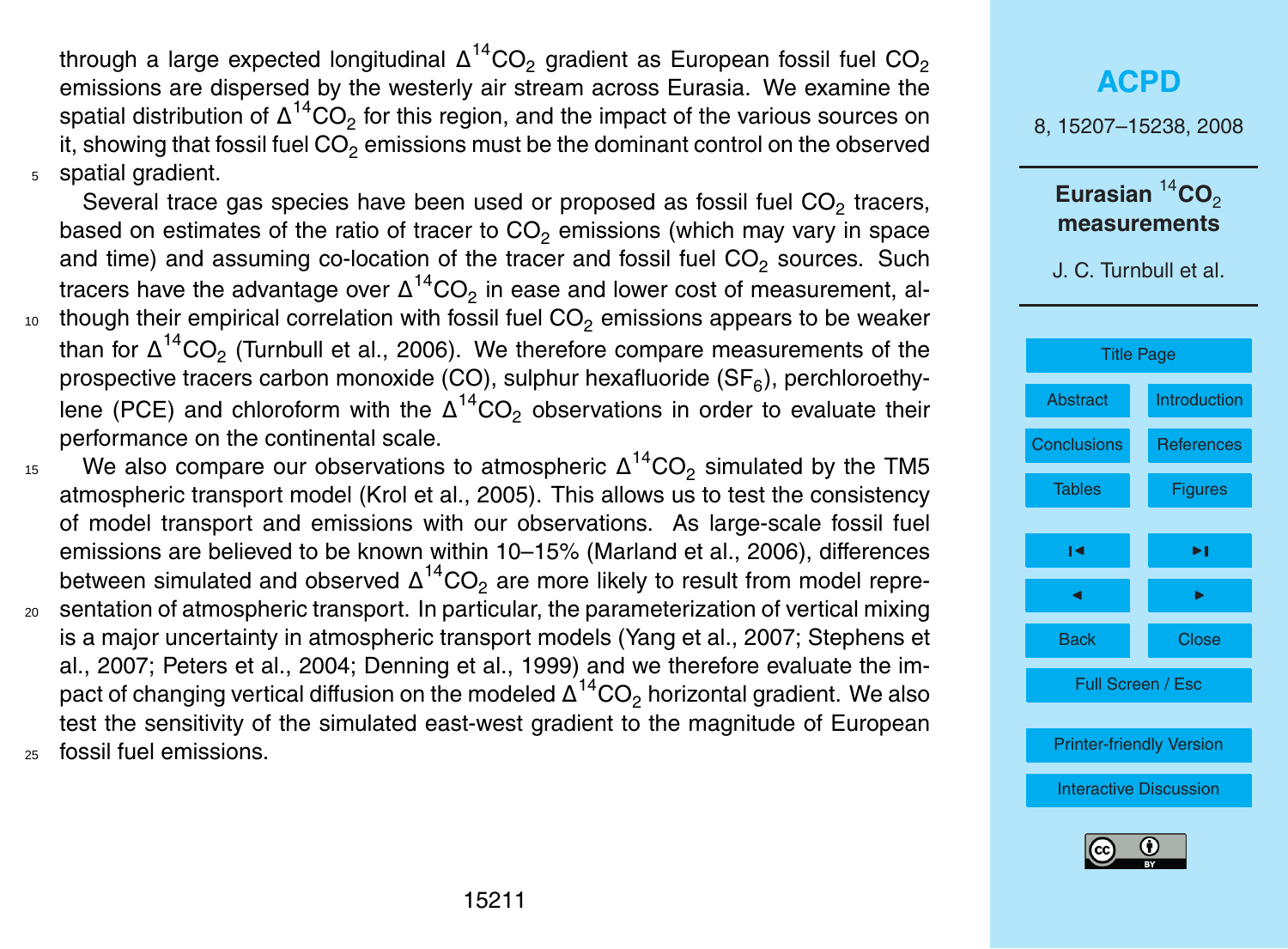#### **2 Methods**

### 2.1 Sample collection and tracer concentration measurements

Air samples were obtained from an electric train based platform on the Trans-Siberian railway from Moscow (55°44' N, 37°33' E) to Khabarovsk (48°33' N, 135°6' E) between

- <sup>5</sup> 19–24 March 2004 and the return journey from 27 March to 1 April 2004. The laboratory wagon was coupled directly behind the electric locomotive of a regular passenger train for the entire 8549 km (each way) journey. Outside air was drawn from the leading top edge of the laboratory wagon, about four meters above the rails, through 10 m of 6 mm OD Synflex tubing to a diaphragm pump. Samples were collected from this in
- 10 3L electro-polished stainless steel flasks by flushing for 10 min at 2–4 L min<sup>-1</sup> (flasks were fitted with inlet and exhaust valves, with the former including an internal dip tube to allow turbulent flushing of the flask interior) followed by filling to a pressure of 3 atmospheres over a fill time of about seven minutes (Crutzen et al., 1998).

These flasks were analyzed for multiple species, including several halocarbons, and <sup>15</sup> these measurement methods are described elsewhere (Montzka et al., 1993; Belikov et al., 2006; Tarasova et al., 2006).  $\Delta ^{14} \rm CO_2$  measurements were also made from these flasks and are described below.

In situ measurements of 12 different trace gas species, including CO and  $SF_6$ , were made using the four channel Airborne Chromatograph for Atmospheric Trace Species

- <sup>20</sup> (ACATS-IV), using electron capture detection (Hurst et al., 2004; Romashkin et al., 2001). The measurement interval for the SF $_{\rm 6}$  (and N $_{\rm 2}$ O) chromatographic channel was 70 sec, while CO (and CH<sub>4</sub>, H<sub>2</sub>) were assayed every 140 s. To compare with the flask measurements, we identified the in situ measurements made while each flask was filled. Typically, 2–3 in situ measurements of CO and 4–7 in situ measurements of  $SF<sub>6</sub>$
- <sup>25</sup> were made during each flask-filling period, and these were averaged to obtain a single data point. Uncertainties were assigned as the larger of the nominal measurement precision, or the one-sigma standard deviation of the averaged results.

### **[ACPD](http://www.atmos-chem-phys-discuss.net)** 8, 15207–15238, 2008 Eurasian<sup>14</sup>CO<sub>2</sub> **measurements** J. C. Turnbull et al. [Title Page](#page-0-0) [Abstract](#page-1-0) [Introduction](#page-2-0) [Conclusions](#page-17-0) [References](#page-18-0) Tables **[Figures](#page-25-0)**  $\overline{\phantom{a}}$  $\sim$  J  $\sim$ Back Close Full Screen / Esc [Printer-friendly Version](http://www.atmos-chem-phys-discuss.net/8/15207/2008/acpd-8-15207-2008-print.pdf) [Interactive Discussion](http://www.atmos-chem-phys-discuss.net/8/15207/2008/acpd-8-15207-2008-discussion.html)

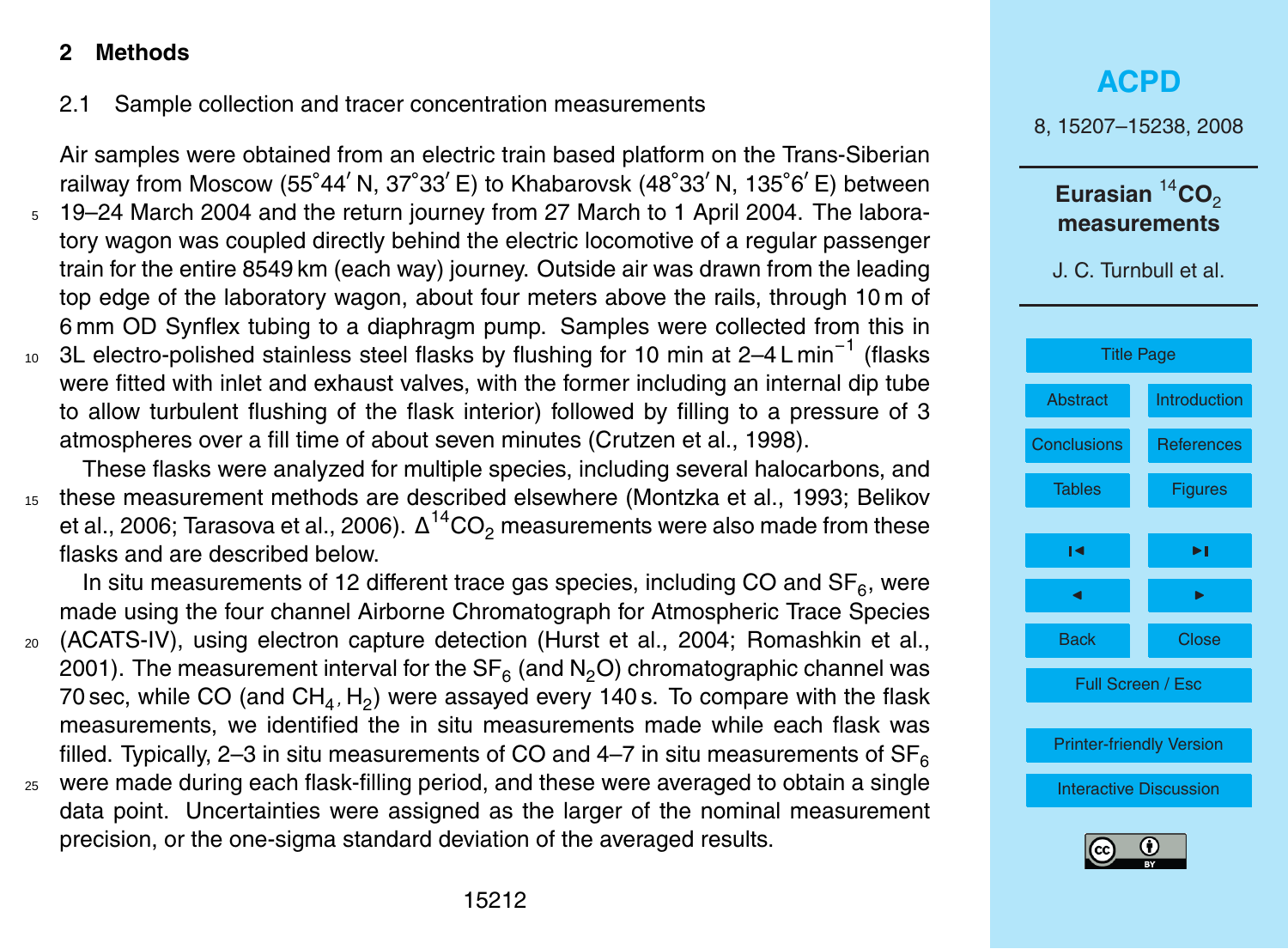#### 2.2 ∆  $\Delta^{14}$ CO<sub>2</sub> sample selection and measurement

In order to characterize the  $\Delta^{14}CO_2$  signal arising from regional emissions and transport, samples with readily detectable contributions from local city sources must be identified and avoided. We used in situ CO measurements for this purpose, setting the <sup>5</sup> local pollution threshold arbitrarily at 250 parts per billion (ppb) (compared to baseline values of CO for this transect varying from 227 ppb in the west to 156 ppb in the east). Only flasks corresponding with in situ CO measurements below 250 ppb were selected for  $\Delta^{14}$ CO<sub>2</sub> analysis (Fig. 1).

Methods for sample preparation, AMS measurement and uncertainty estimates are <sup>10</sup> described in detail in Turnbull et al. (2007). Briefly, at the University of Colorado Laboratory for AMS Radiocarbon Preparation and Research, CO<sub>2</sub> was cryogenically extracted from the air samples and then split into two aliquots prior to reduction to graphite. Each graphite sample typically contained 0.6 mg C, and was analyzed for  ${}^{14}C$  content at the University of California, Irvine accelerator mass spectrometry (AMS) facility. Results 15 are reported as  $\Delta^{14}$ C, the per mil deviation of the sample  $^{14}$ C content from the absolute radiocarbon standard, corrected for isotopic fractionation and radioactive decay

- (Stuiver and Polach, 1977). Single sample uncertainties-range from 1.8‰ to 2.8‰, and are the larger of the reported AMS counting statistical uncertainty and the one-sigma standard deviation of repeated measurements of an in-house CO<sub>2</sub>-in-air standard. Of
- <sup>20</sup> the 23 flasks collected, 20 were replicated; the pair differences are shown in Fig. 2. The single-sample uncertainties appear to be consistent with the observed pair differences (the normalized chi-squared value is 1.34, note that in the case where the uncertainties vary from sample to sample, the chi-squared test is a better test of the uncertainties than the root mean square). In one case, we measured  $\Delta ^{14} \rm CO_2$  in four simultaneously  $25$  collected flasks, and there is no significant difference between the four results.

Empirical evidence has suggested that undried  $CO<sub>2</sub>$  measurements from stainless steel flasks may be biased high, on the order of 1 ppm (T. Conway, personal communication). Qualitative comparison with  $CO<sub>2</sub>$  measurements on glass flasks collected

### **[ACPD](http://www.atmos-chem-phys-discuss.net)** 8, 15207–15238, 2008 Eurasian<sup>14</sup>CO<sub>2</sub> **measurements** J. C. Turnbull et al. [Title Page](#page-0-0) [Abstract](#page-1-0) [Introduction](#page-2-0) [Conclusions](#page-17-0) [References](#page-18-0) Tables **[Figures](#page-25-0)**  $\overline{\phantom{a}}$  $\sim$  J  $\sim$ Back Close Full Screen / Esc [Printer-friendly Version](http://www.atmos-chem-phys-discuss.net/8/15207/2008/acpd-8-15207-2008-print.pdf) [Interactive Discussion](http://www.atmos-chem-phys-discuss.net/8/15207/2008/acpd-8-15207-2008-discussion.html)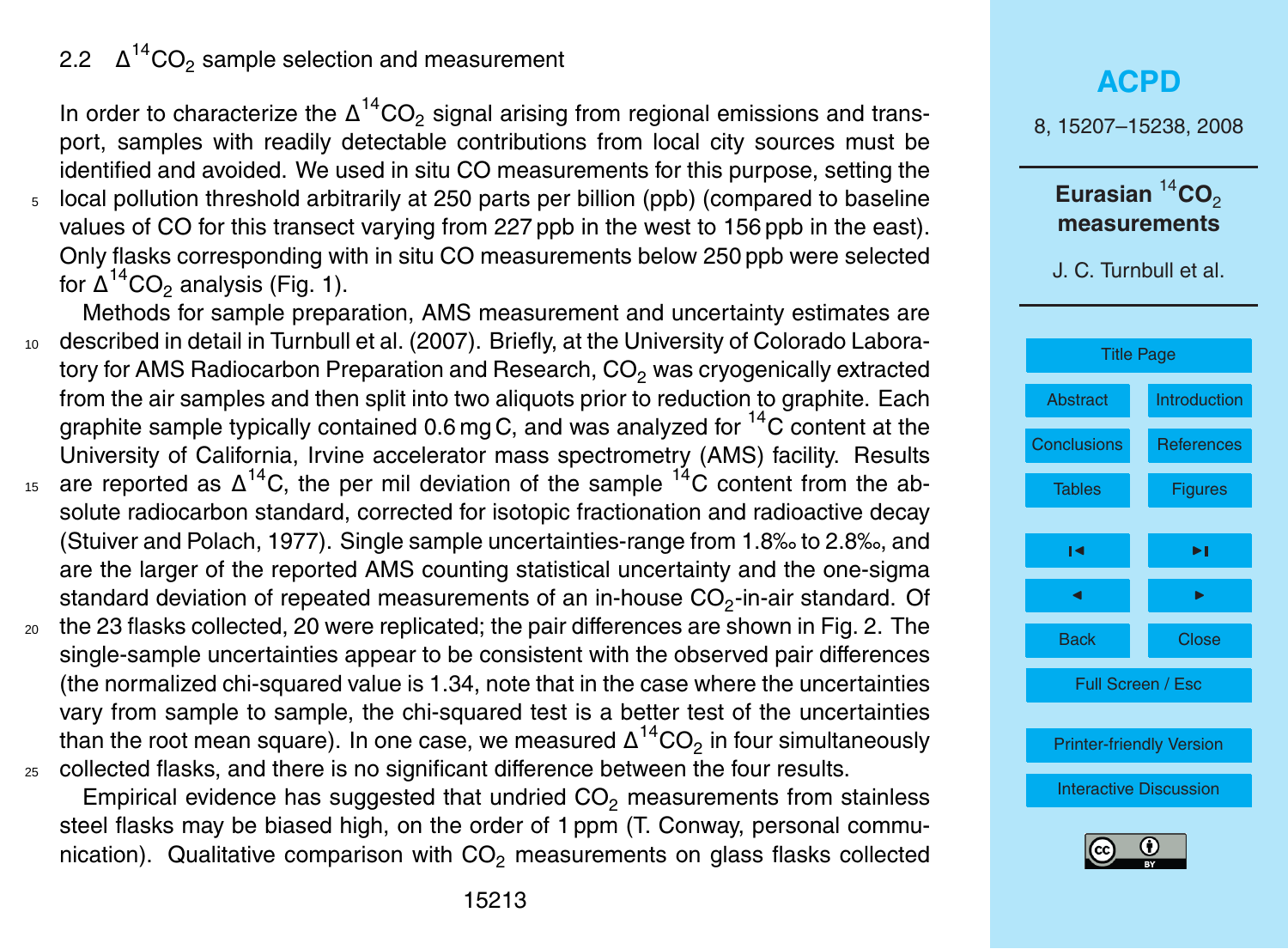during the same expedition, but not at the same times, suggests that  $CO<sub>2</sub>$  values in the stainless steel flasks are enriched in  $CO<sub>2</sub>$  by less than 2 ppm (versus the atmospheric  $CO_2$  loading of 383 ppm in spring 2004 at high northern latitudes (Tans and Conway, 2005)). This amount of CO<sub>2</sub> is unlikely to alter  $\Delta ^{14} \text{CO}_2$  by more than 0.5‰ (even as- $\,$  suming a 100‰  $\Delta^{14}$ CO $_2$  difference between the flask CO $_2$  source and the atmospheric sample), substantially smaller than the measurement uncertainty.

#### 2.3 TM5 model description

We compare the TROICA  $\Delta^{14}$ CO<sub>2</sub> observations with two model runs of the TM5 atmospheric transport model in which we have specified and transported  $CO<sub>2</sub>$  and  $^{14}CO<sub>2</sub>$ <sup>10</sup> emissions. Model resolution is 4°×6°, with 25 vertical layers, and the model is sampled at three hourly resolution to allow comparison with observations.  $CO<sub>2</sub>$  fluxes are composed of net oceanic fluxes derived from  $\Delta\rho\mathrm{CO}_2$  (Takahashi et al., 2002) and net fluxes from the terrestrial biosphere taken from the CASA biogeochemical model (Gurney et al., 2002). Annual global total fossil fuel  $CO<sub>2</sub>$  emissions are from Marland et <sup>15</sup> al. (2006) until 2003 and linearly extrapolated to 2004. Fluxes are spatially distributed according to the EDGAR inventories [\(http://www.rivm.nl/edgar/;](http://www.rivm.nl/edgar/) Olivier and Berdowski, 2001) using 1° × 1° maps from 1995 and 2000 and extrapolating the emission pattern up to 2004. Additionally, a seasonal cycle based on the Blasing et al. (2005) analysis for the United States, which has ∼20% higher emissions in winter than in summer, is <sup>20</sup> imposed on the global emissions.

The modeled  ${}^{14}CO<sub>2</sub>$  budget is defined as

$$
{}^{14}CO_{2 \text{(modeled)}} = {}^{14}CO_{2bg} + {}^{14}CO_{2ff} + {}^{14}CO_{2rh} + {}^{14}CO_{2o} + {}^{14}CO_{2cp}
$$
 (1)

where <sup>14</sup>CO<sub>2(modeled</sub>) is the modeled result for a given grid point and <sup>14</sup>CO<sub>2bg</sub> is the background atmospheric  $^{14} \rm CO_2$  concentration.  $^{14} \rm CO_{2ff}$  is the  $^{14} \rm CO_2$  value at that grid <sup>25</sup> point due to fossil fuel emissions, and is, by definition, zero, as fossil fuels contain no <sup>14</sup>C. <sup>14</sup>CO<sub>2rh</sub>, <sup>14</sup>CO<sub>2o</sub> and <sup>14</sup>CO<sub>2cp</sub> are the heterotrophic respiration, ocean and

| ACPD                             |            |
|----------------------------------|------------|
| 8, 15207–15238, 2008             |            |
| Eurasian $^{14}$ CO <sub>2</sub> |            |
| measurements                     |            |
| J. C. Turnbull et al.            |            |
| Title Page                       |            |
| Abstract Introduction            |            |
| Conclusions                      | References |
| Tables                           | Figures    |
| I                                | Al         |
| Back                             | Close      |
| Full Screen / Esc                |            |
| Phinter-friendly Version         |            |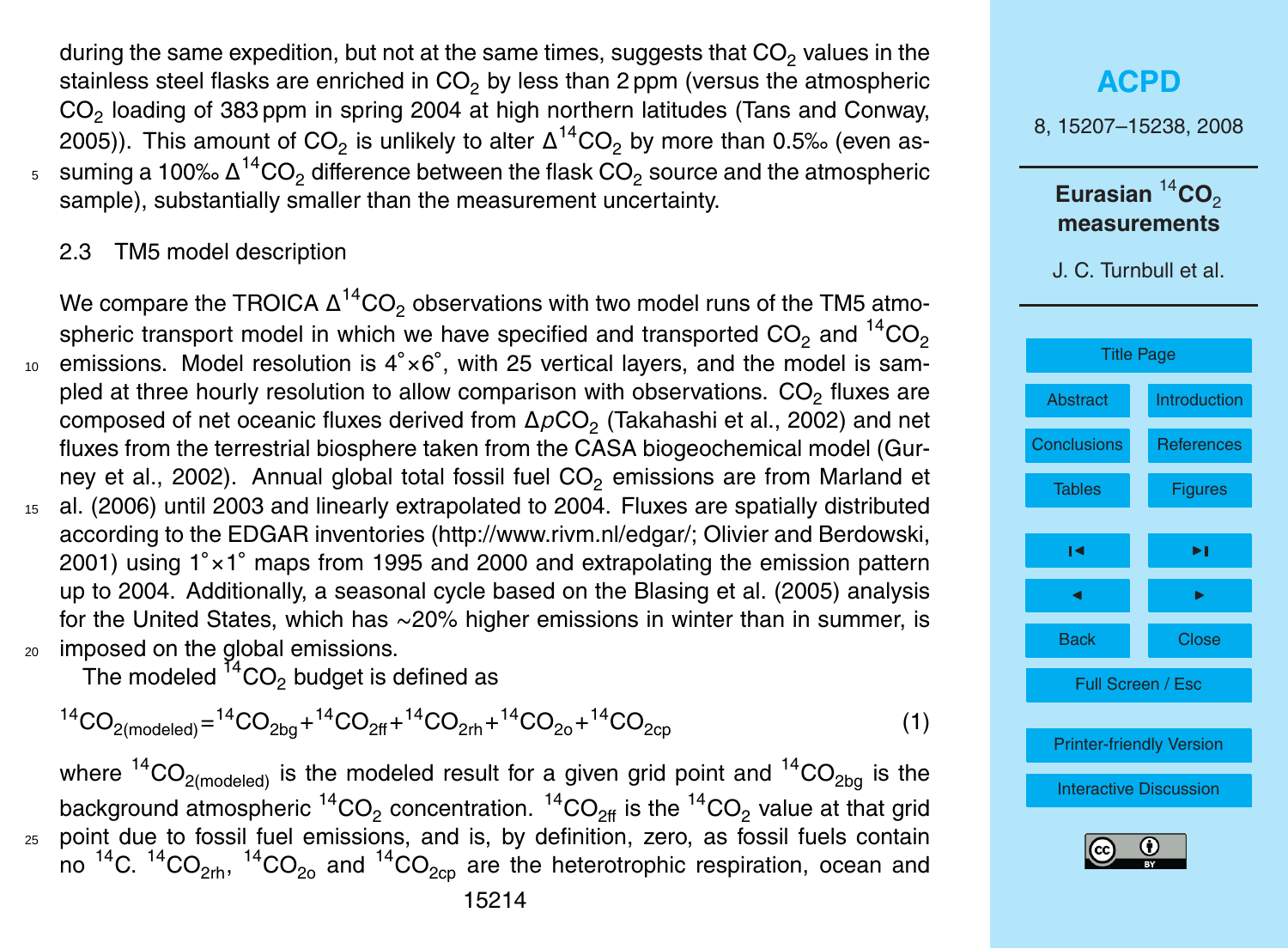cosmogenic production <sup>14</sup>C sources and are described in detail below.  ${}^{14}CO_{2}$  values are then combined with the separately transported total CO<sub>2</sub> values to obtain  $\Delta^{14}$ CO<sub>2</sub>.

The  $14^{\circ}CO_{2}$  terrestrial disequilibrium-flux term is estimated using pulse-response functions from the CASA biosphere model (Thompson and Randerson, 1999) and  $_5$  the time history of atmospheric  $Δ^{14}CO_2$  (Levin and Kromer, 2004). The CASA pulse response functions are generated by allowing uptake of carbon for one year (as NPP) and then following its monthly release as heterotrophic respiration for 200 years. The result is an age distribution of heterotrophic respiration for each 1◦×1 ◦ land region, which is then convolved with the atmospheric  $\Delta^{14}$ CO<sub>2</sub> history, to give 10 the Δ<sup>14</sup>CO<sub>2</sub> of the respiratory flux. Given the terrestrial residence time of decades, we do not account for radioactive decay, resulting in a slight overestimate in the flux term (of less than 5%). The difference between the  $\Delta^{14}CO_2$  of the respiratory flux and the current atmosphere is the disequilibrium which when multiplied by the heterotrophic respiration flux gives the disequilibrium flux, or gross biospheric  $15<sup>14</sup>CO<sub>2</sub>$  flux. For 2004, our estimated global total biospheric flux to the atmosphere is 370 mol<sup>14</sup>CO<sub>2</sub>(3.9‰ yr<sup>−1</sup> increase in Δ<sup>14</sup>CO<sub>2</sub> if distributed globally), most of which is in the tropics. The gross ocean-to-atmosphere  ${}^{14}CO<sub>2</sub>$  flux is estimated using climatological surface ocean pCO $_{\rm 2}$  (Takahashi et al., 2002), an assembly of surface ocean  $\Delta^{14}$ C of dissolved inorganic carbon (DIC) measurements from the GLODAP project <sup>20</sup> [\(cdiac.ornl.gov/oceans/glodap/Glodap](cdiac.ornl.gov/oceans/glodap/Glodap_home.htm) home.htm), and the gas transfer formulation of Wanninkhof (1992). The flux is calculated on a monthly basis on a 4◦×5 ◦ grid of ice-free ocean areas. We make special note that we use wind-speed data from 10 m above the surface. Compared to previously published results (e.g. Takahashi et al., 2002), which used the 0.995 sigma level winds (~40 m a.s.l.), using 10 m winds results in a less <sup>25</sup> negative global disequilibrium flux, mainly due to lower wind speeds in the Southern Ocean. The calculated disequilibrium flux varies interannually, but only as a result of the changing atmosphere. Given that the GLODAP product is not a climatology, but instead consists of surface ocean measurements taken over more than a decade, there



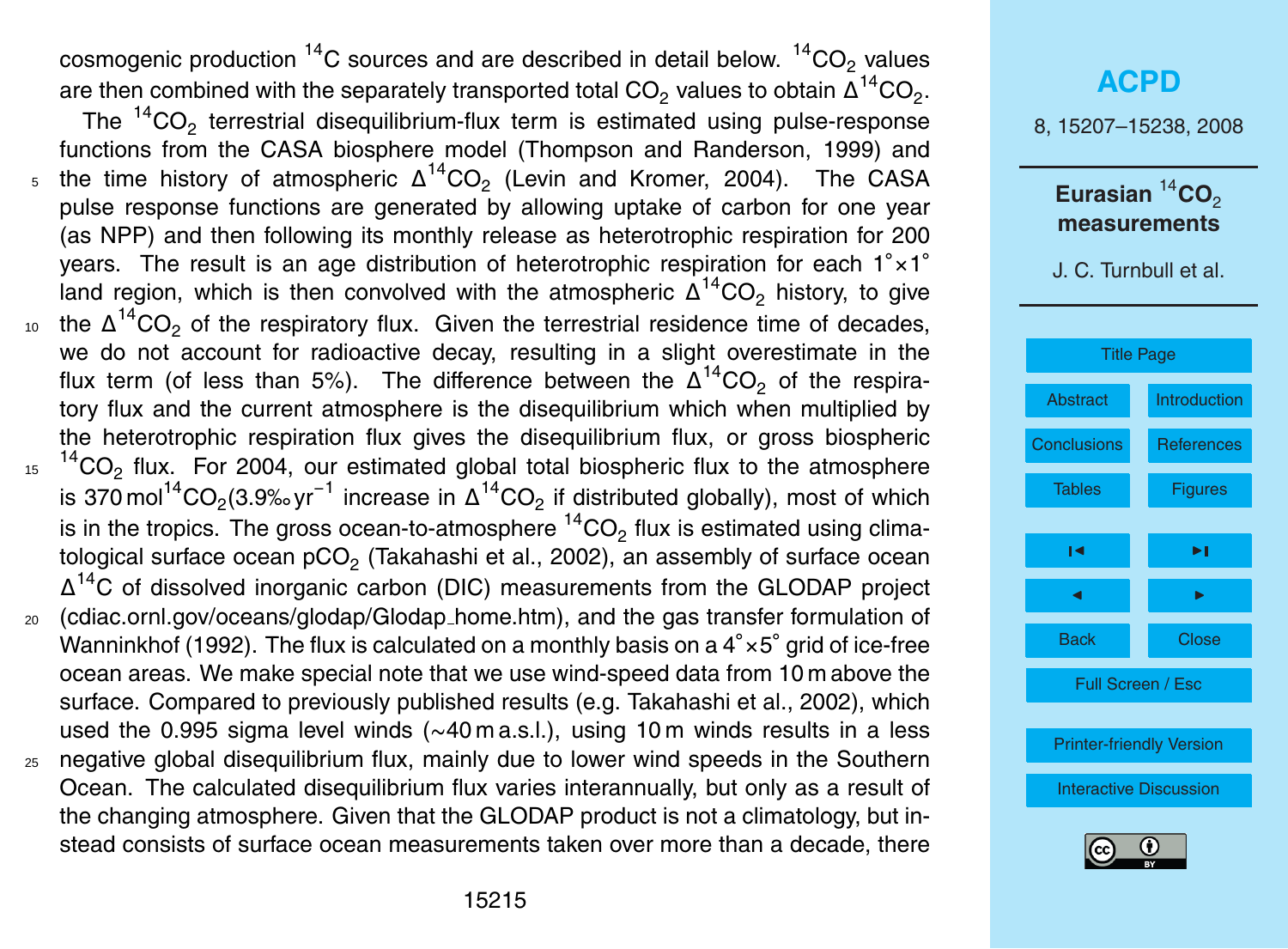is no easy way of extrapolating the values to 2004. Nonetheless, it is likely that the dominant cause of changing disequilibrium is the atmospheric  $\Delta^{14}$ CO<sub>2</sub> and not the surface ocean values. For 2004, the estimated global total oceanic flux to the atmosphere is −325 mol<sup>14</sup>CO<sub>2</sub>(−3.4‰ yr $^{-1}$  if distributed globally), most of which is in the <sup>5</sup> Southern Ocean.

Cosmogenic production of <sup>14</sup>C occurs in both the stratosphere and troposphere and the total production of 530 mole yr<sup>-1</sup> is distributed horizontally with maximum production at the magnetic poles and a minimum at the equator as described by Masarik and Beer (1999). Production is scaled vertically to agree with vertical distribution estimates <sup>10</sup> from Masarik and Beer (1999) and Lal (1988) such that there is a maximum near the tropopause with a nearly linear decay to zero production at the surface and 60 km, and with roughly equal production in the stratosphere and upper troposphere. This vertical distribution of production reflects the balance between cosmic ray flux, which

<sup>15</sup> Input meteorological driver data for TM5 is derived from the ECMWF model [\(www.](www.ecmwf.int) [ecmwf.int;](www.ecmwf.int) Gibson et al., 1999), and for the simulations here, meteorology for March and April 2004 is used. TM5 transport is described more fully by Krol et al. (2004).

attenuates from the top of the atmosphere, and atmospheric density.

Production of  ${}^{14}CO_2$  from the nuclear power industry is estimated to be 45– 80 mol <sup>14</sup>C yr<sup>−1</sup> (equating to less than 1‰ yr<sup>−1</sup> in Δ<sup>14</sup>CO<sub>2</sub> if distributed globally) (UN-<sup>20</sup> SCEAR, 2000) and is ignored in the model, as it is small and there is considerable uncertainty in both the magnitude and temporal distribution. Ignoring this term intro-

- duces a small bias, especially in the temporal evolution of the modeled  $\Delta^{14} \text{CO}_2$ , and also means that we cannot expect our model simulation to reproduce observations influenced by nuclear reactor emissions near the TROICA route.
- $_{25}$  Net  $^{14}CO_{2}$  fluxes into and out of the biosphere and ocean, and autotrophic respiration are not included because  $\Delta ^{14} \text{CO}_2$  accounts for natural fractionation (Stuiver and Polach, 1977) and these fluxes are therefore all necessarily zero.

For any given emissions at the surface, the model representation of trace gas concentration within the CBL is expected to be sensitive to the strength of simulated or



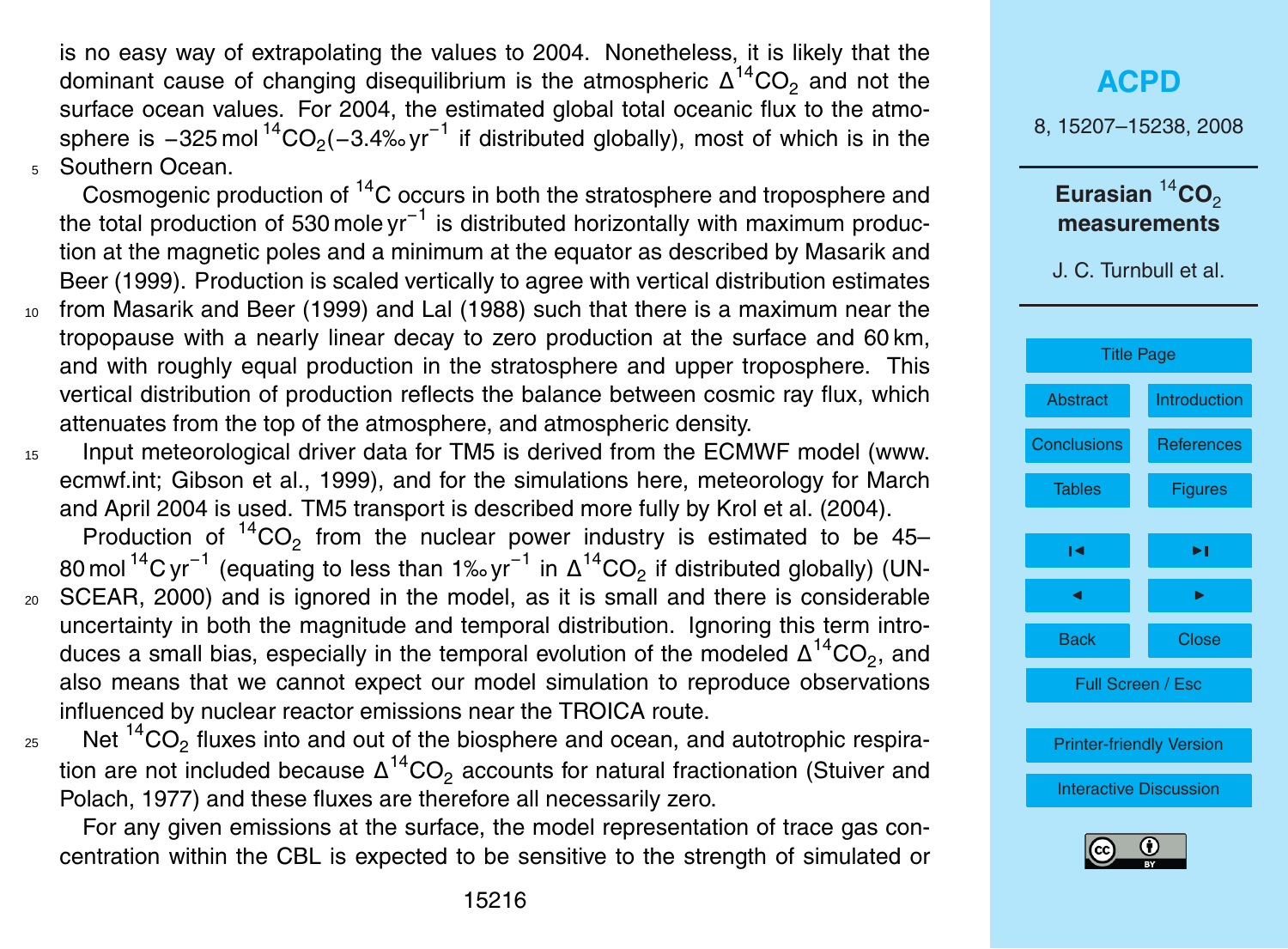specified vertical mixing (i.e. ventilation of the CBL). Comparison of observed mixing ratios of both  $\mathsf{SF}_6$  (Peters et al., 2004; Denning et al., 1999) and CO $_2$  (Yang et al., 2007; Stephens et al., 2007) with their simulated values indicate that vertical mixing may be underestimated in some atmospheric transport models, including TM5. To examine <sup>5</sup> this further, we use two different model constructions: (a) the standard TM5 vertical mixing scheme (TM5std), which includes parameterization of convection and vertical diffusion (Krol et al., 2004); and (b) a "fast mixing" scheme (TM5fast), where surface emissions are nearly instantaneously mixed up to the height of the model boundary layer. In the latter, vertical diffusion below the height of the model boundary layer is set

10 to 1000 m<sup>2</sup>s<sup>-1</sup>, compared to typical values of order 50 m<sup>2</sup>s<sup>-1</sup> (mid-day, summer) and <1 m<sup>2</sup> s<sup>-1</sup> (night). This fast mixing scheme is not intended to present a realistic mixing scheme, but rather is a simple implementation of mixing to test for differences (Peters et al., 2004).

#### **3 Results and discussion**

15 3.1  $Δ^{14}CO<sub>2</sub>$  results

The results for 22 sampling locations between 37◦ E and 124◦ E are shown in Fig. 3 (including one location where two pairs of flasks were collected simultaneously), of which 18 locations were sampled on the eastbound transect from 19–24 March 2004, and four locations on the return, westbound, transect from 27 March–1 April 2004. The <sup>20</sup> eastbound and westbound observations are not statistically distinguishable (the linear longitudinal trends are statistically indistinguishable at the 90% confidence level) and we therefore treat both transects as a single dataset. The latitude ranges from 58.5<sup>°</sup> N in the west to 51.5° N in the east (Fig. 4). The  $\Delta ^{14} \text{CO}_2$  results display considerable longitudinal variability, much of which is probably attributable to two local effects:  ${}^{14}C$ <sup>25</sup> enrichment due to emissions from nuclear power plants, and highly-efficient fossil fuel pollution sources that emit  $^{14}$ C-free CO<sub>2</sub>, but very little CO.

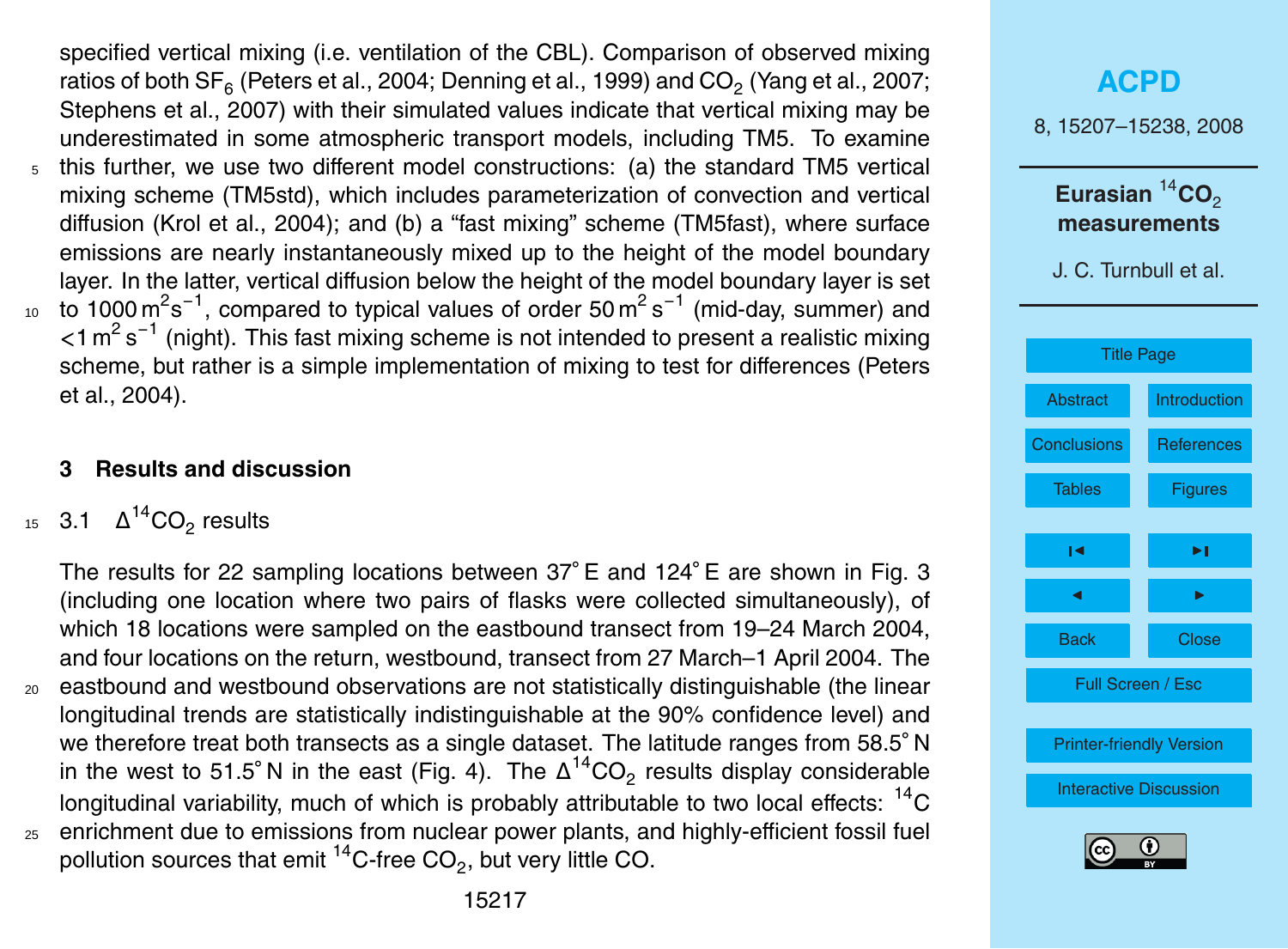While global production of  $^{14}$ C in nuclear power plants is small compared to other <sup>14</sup>C sources (increasing the global mean  $\Delta^{14}CO_2$  by less than 1‰ yr<sup>-1</sup>), substantial local  $14^{\circ}CO_{2}$  enrichments may occur close to nuclear power plants. The magnitude of the  $14$ CO<sub>2</sub> source is dependent on the reactor type, with pressurized water reactors  $_5$  (PWR) predominantly producing  $^{14}$ C as  $^{14}$ CH<sub>4</sub>, whereas other reactor types, including boiling water reactors (BWR) and the Russian RBMK light-water cooled, graphitemoderated reactors produce  $^{14}$ C mostly as  $^{14}$ CO<sub>2</sub> (UNSCEAR, 2000).  $\Delta ^{14}$ CO<sub>2</sub> values 50–300‰ over background have been measured within 2 km of two German BWR reactors (Levin et al., 1988) and plant material around the Ignalina, Lithuania RBMK <sup>10</sup> reactor is elevated by up to 20 000‰, with typical values 250‰ above background (Magnusson et al., 2004). In order to screen for such local enrichments we used the HYSPLIT back-trajectory model (Draxler and Rolph, 2003), obtaining back-trajectories for each sampling location and time (Fig. 4). From this, we identified three samples that received air that may have been influenced by local nuclear reactor effluent (ex-15 cluding PWR reactors which should not affect  $\Delta ^{14}CO_2$  measurements). These flagged

samples are excluded from further analysis. Incursions of stratospheric air, which is enriched in  ${}^{14}C$  by about 100‰ relative to the troposphere (Nakamura et al., 1994), may also produce anomalously high  $\Delta^{14} \mathrm{CO}_2$  values. Such incursions would also be expected to cause depletion in nitrous oxide  $(N_2O)$ ,

- $_{20}$  methane (CH<sub>4</sub>) and CO, which are all produced in the troposphere and destroyed in the stratosphere. In situ measurements of these three species do not indicate any significant depletions. We also examined the vertical component of the HYSPLIT backtrajectories, which do not indicate strong stratospheric incursions. We conclude that this process has not significantly influenced our dataset.
- <sup>25</sup> In order to obtain the regionally representative background signal, we avoid samples taken very close to localized fossil fuel sources. In selecting samples for measurement, we screened for high CO values to avoid obviously polluted samples. However, high efficiency combustion can produce fossil fuel  $CO<sub>2</sub>$  with very little accompanying CO emission (e.g. in the United States, power plants have very low CO emis-

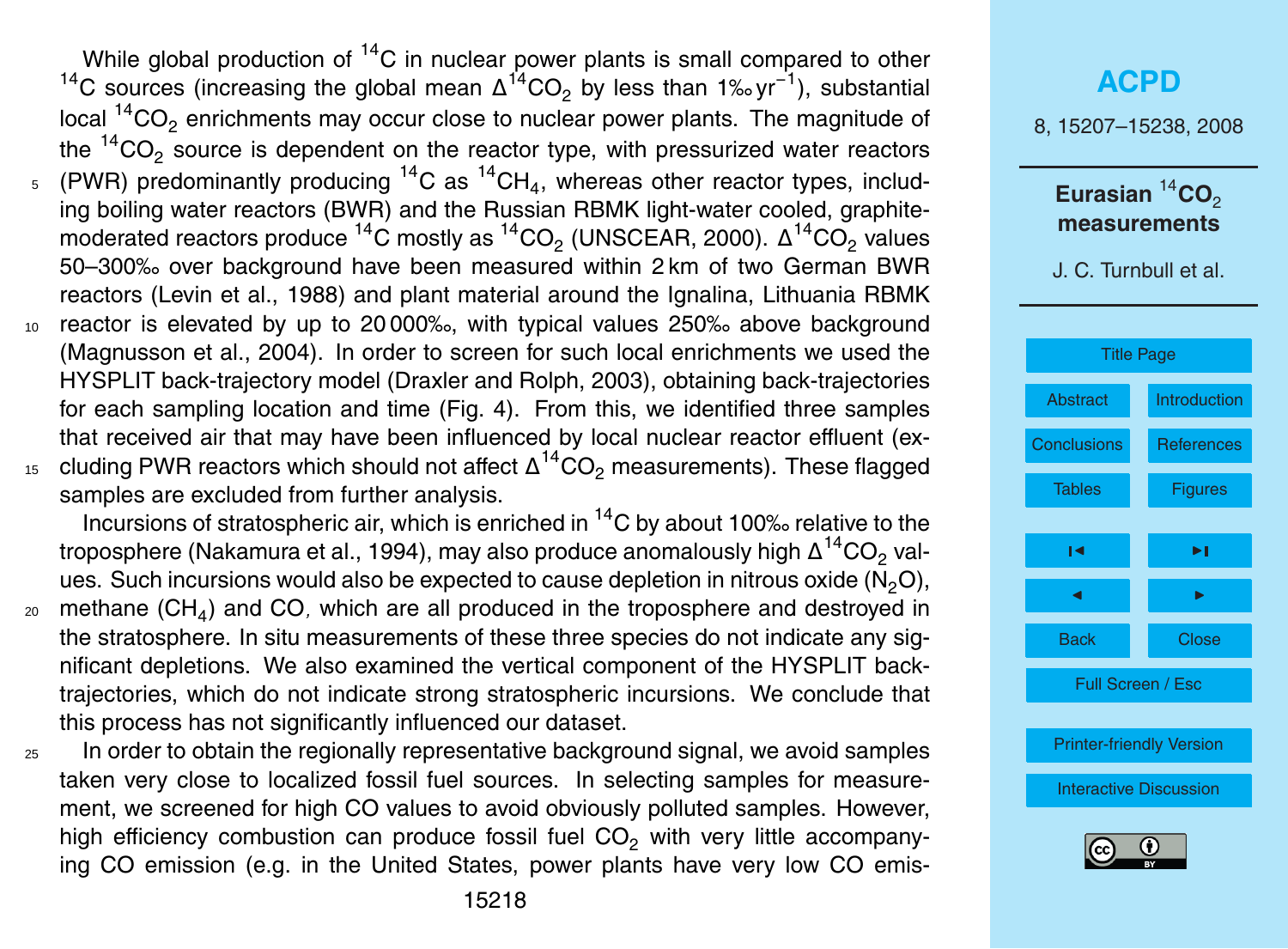sions of 0.1 ppb CO/ppm  $CO_2$ ; USEPA, 2004). Three samples were collected within 20 km of large population centers (Novosibirsk, population 1 200 000; Irkutsk, population 750 000; and Ulan-Ude, population 400 000) and these were flagged as potentially influenced by local pollution sources.

- 5 During the winter at 50–60°N latitude, biospheric respiration is small, but we estimate its impact as follows: the respiration  $\Delta^{14}$ C value was assumed to be 120‰ (from a 10 year mean soil turnover time; Trumbore, 1997, and the atmospheric  $\Delta ^{14} \rm CO_2$  history; Levin and Kromer, 2004), with a CO<sub>2</sub> flux of 0.5  $\mu$  mol m<sup>−2</sup> s<sup>−1</sup> which was allowed to build up over several days within a boundary layer 1000 m deep. This results in 10 an increase in  $Δ^{14}CO_2$  in the boundary layer of less than 0.2‰. This estimate is in agreement with results from both of our model runs using the CASA biosphere model input (Randerson et al., 1997, described in Sect. 2.3), which indicate that respiration contributes less than 0.2‰ to the modeled  $\Delta^{14} \text{CO}_2$  gradient, which is not significant relative to the  $14<sup>4</sup>C$  measurement uncertainties.
- $_{^{15}}$   $\,$  Biomass and biofuel combustion could also contribute to changes  $\Delta ^{14} \text{CO}_2.$  Biomass combustion is usually less efficient than fossil fuel combustion, with emission ratios of 60–250 ppb CO/ppm CO $_2$  (Andreae and Merlet, 2001) so that we would expect to see high CO values if biomass combustion was contributing to CO<sub>2</sub> and hence to  $\Delta^{14}$ CO<sub>2</sub>. We screened for CO values higher than 250 ppb, so that the maximum elevation in CO  $20$  is 80 ppb above the lowest CO value of 170 ppb observed during times when flasks were being filled for  $\mathrm{^{14}CO_{2}}$ . Assuming a  $\Delta \mathrm{^{14}C}$  value of 120‰ for biomass combustion,
- and the most efficient combustion ratio of 60 ppb CO/ppm CO<sub>2</sub>, the contribution from biomass burning to the  $\Delta ^{14} \rm CO_2$  value is at most 0.2‰.

We noted earlier that the impact of ocean exchange on  $\Delta^{14} \text{CO}_2$  over Eurasia is  $_{25}$  expected to be small and that cosmogenic  $^{14}$ C production is distributed evenly by longitude. It follows then that since the local influences of nuclear reactor effluent can be easily identified, the remaining  $\Delta^{14}CO_{2}$  observations must predominantly reflect the influence of fossil fuel emissions.

Figure 5 shows the "clean air" dataset (solid points, each point is the average of the

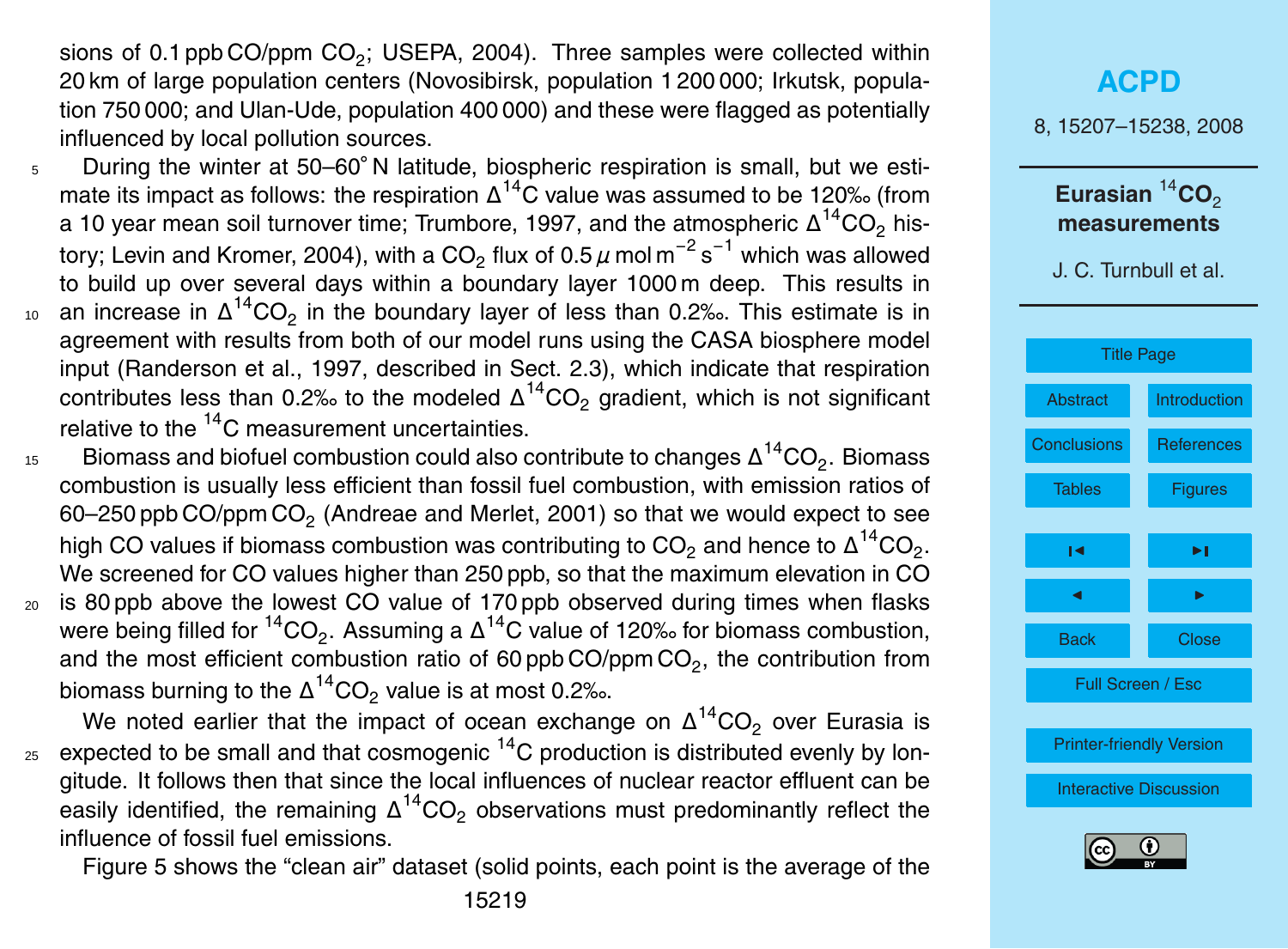two measurements from that flask) along with the samples flagged as influenced by either nuclear reactor effluent or by local city pollution sources. We note two anomalously high values amongst the retained data, at 38◦ E and 106◦ E. These values may be simply due to statistical uncertainty, or may be due to real (but otherwise uniden- $5$  tified in our screening protocols) atmospheric variability in  $Δ^{14}CO_2$  values; in either case, these points are valid and must be considered in the remainder of our analysis.  $\Delta^{14}$ CO<sub>2</sub> increases by 5.0 ± 1.0‰ across the transect from 40° E to 120° E (Fig. 5) and this difference is significant at the 99% confidence level. This is consistent with a  $(14C$ -free) fossil fuel CO<sub>2</sub> source in the western part of the transect, which is gradually <sup>10</sup> dispersed by atmospheric transport across Eurasia. The observed isotopic change implies a gradient of 1.8 ppm of fossil fuel derived CO<sub>2</sub> (assuming a -2.8‰ change in  $\Delta ^{14}CO_2$  per ppm of fossil fuel CO<sub>2</sub> added).  $\Delta ^{14}CO_2$  measurements from Niwot Ridge, Colorado, USA (NWR, 40.05◦ N, 105.58◦ W, 3475 m a.s.l.) are believed to represent relatively clean free tropospheric air over North America and, likely, the Northern <sup>15</sup> Hemisphere mid-latitudes in general. NWR observations for 3 sampling dates during the time of the TROICA-8 campaign give a mean  $\Delta ^{14} \text{CO}_2$  value of 66.8±1.3‰ (grey bar in Fig. 5) (Turnbull et al., 2007). The Eastern Siberian part of the TROICA transect

shows values (62.8±0.5‰) most similar to the NWR value, consistent with an easterly dilution of the fossil fuel content in boundary layer air away from the primary source,  $20$  but suggesting that some influence from the European fossil fuel  $CO<sub>2</sub>$  source remains in the Eastern Siberian air mass.

#### 3.2 Comparison with correlate tracer species

CO is co-emitted with  $CO<sub>2</sub>$  during fossil fuel combustion, and if the emission ratio of CO to CO<sub>2</sub> (R<sub>CO</sub>) is known, it can be used to estimate fossil fuel emissions (Levin and <sup>25</sup> Karstens, 2007; Turnbull et al., 2006; Potosnak et al., 1999; Bakwin et al., 1997; Wofsy et al., 1994). In order to examine the potential correlation of measured CO with fossil fuel emissions, the CO observations made during the TROICA transect were compared with the  $\Delta^{14}$ CO<sub>2</sub> observations, using only those CO observations corresponding to the

### **[ACPD](http://www.atmos-chem-phys-discuss.net)** 8, 15207–15238, 2008 Eurasian<sup>14</sup>CO<sub>2</sub> **measurements** J. C. Turnbull et al. [Title Page](#page-0-0) [Abstract](#page-1-0) [Introduction](#page-2-0) [Conclusions](#page-17-0) [References](#page-18-0) Tables **[Figures](#page-25-0)**  $\overline{\phantom{a}}$  $\sim$  J  $\sim$ Back Close Full Screen / Esc [Printer-friendly Version](http://www.atmos-chem-phys-discuss.net/8/15207/2008/acpd-8-15207-2008-print.pdf) [Interactive Discussion](http://www.atmos-chem-phys-discuss.net/8/15207/2008/acpd-8-15207-2008-discussion.html)

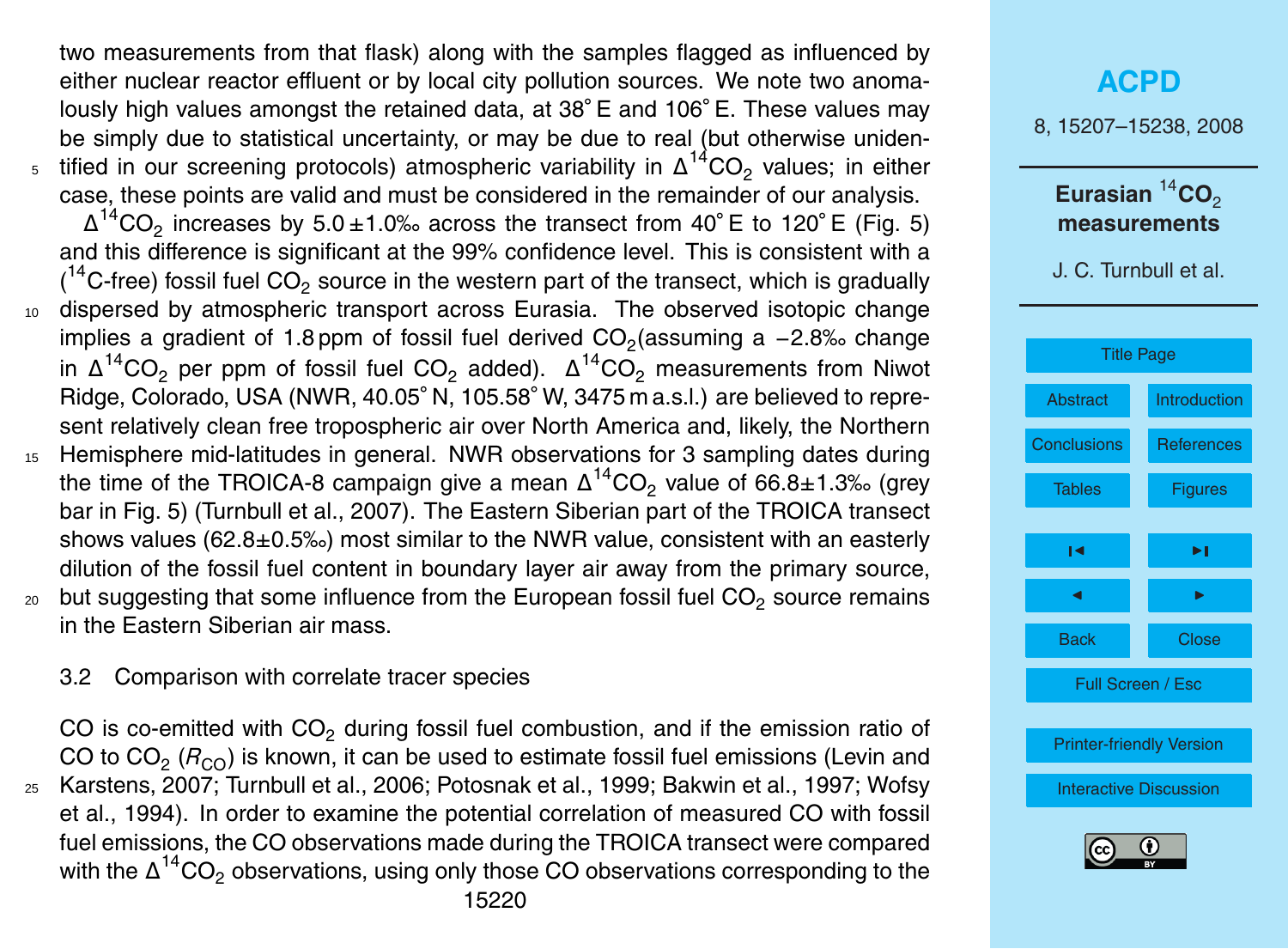time periods of samples in the cleaned  $\Delta ^{14} \text{CO}_2$  dataset (Fig. 6).

The CO observations show a decline in value from west to east, consistent with a CO source in the west being gradually diluted by mixing and CO destruction as the air mass moves eastwards. The longitudinal dependence of the CO observations is roughly the  $_5$   $\,$  opposite of that for  $\Delta ^{14}CO_2$ , and the slope of the relationship is  $-7.9\pm 1.9$  ppb/‰, implying an  $R_{\rm CO}$  value of 22.3 ±5.3 ppb CO/ppm CO<sub>2</sub> (given −2.8‰/ppm of fossil fuel CO<sub>2</sub>). This is consistent with inventory-based estimates of  $R_{\rm CO}$  for this region (Olivier and Berdowski, 2001). However, the correlation between the two species is not particularly strong ( $r^2$ =0.44,  $p$ =0.005). This may be due in part to difficulties in matching

- the sometimes rapidly varying CO measurements (made every 140 s) with the  $\Delta ^{14} \rm CO_2$ 10 measurements from flasks (collected over about seven min). The observations suggest that CO measurements can provide a reasonable estimate of fossil fuel emissions far from the source region, where atmospheric transport and mixing has resulted in a regionally representative emissions ratio. Close to the source region other sources
- 15 of CO and/or variability in  $R_{\text{CO}}$  appear to confound the relationship between CO and fossil fuel CO $_2$ . We also note that the usefulness of CO as a tracer for fossil fuel CO $_2$ in Siberia is likely to be limited to winter and spring when destruction of CO by OH and production by biomass burning and biogenic hydrocarbon oxidation is low.

 $SF<sub>6</sub>$ , which is entirely anthropogenic and emitted to the atmosphere via leaks from  $_{\rm 20}$   $\,$  electrical switching equipment, has also been used as a fossil fuel CO $_{2}$  tracer (Hurst et al., 2006; Bakwin et al., 1997). On regional scales,  $SF<sub>6</sub>$  does not appear to perform well as a fossil fuel CO $_2$  tracer, probably because SF $_6$  and fossil fuel CO $_2$  emissions are not well correlated in space (Turnbull et al., 2006; Rivier et al., 2006) (on larger scales, the assumption of co-location of SF $_6$  and fossil fuel CO $_2$  sources may have greater validity).

<sup>25</sup> There is no statistically significant east-west difference in the observations (Fig. 6c). The variation amongst the observations, which is  $\pm 0.03$  ppt at one-sigma, lies within measurement uncertainty of 0.06–0.09 ppt for this experiment. This also holds for the entire set of in situ  $SF<sub>6</sub>$  observations made during this transect (mean  $5.59\pm0.07$  ppt), excluding 23 measurements in the vicinity of the city of Perm, where  $\mathsf{SF}_{6}$  is apparently

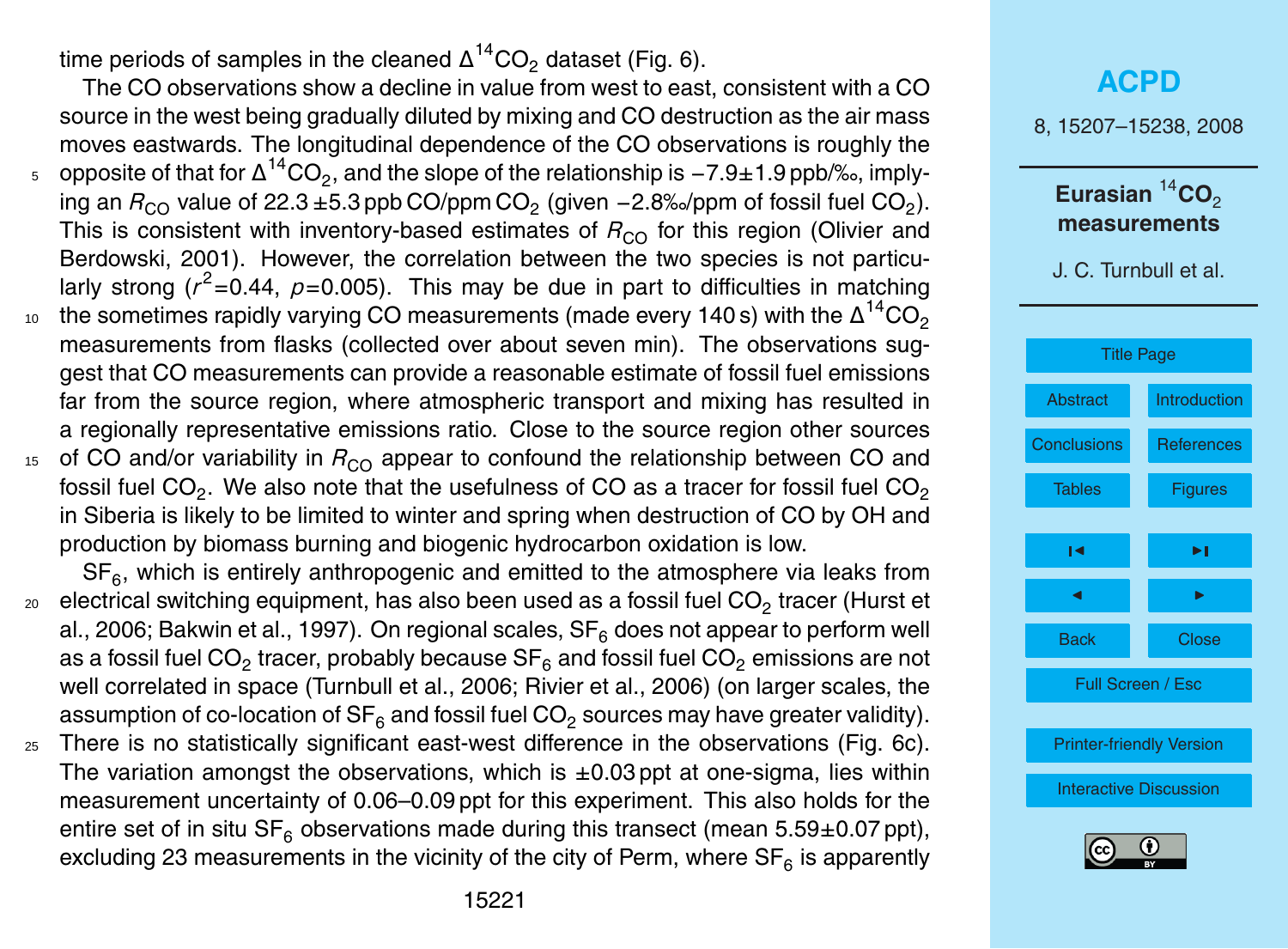produced. This is consistent with results from  $SF<sub>6</sub>$  observations during a previous TROICA transect in 1996 (Crutzen et al., 1998), but is in contrast to continental scale observations for North America for 2003, where much larger variability in  $SF<sub>6</sub>$  mixing ratios was observed (Hurst et al., 2006).

- $_5$  Perchloroethylene (1,1,2,2-tetrachloroethene,  $\mathsf{C}_2\mathsf{Cl}_4$ , "PCE") is widely used as a dry cleaning solvent, and has been used as a tracer for polluted air masses (Barnes et al., 2003; Gloor et al., 2001). It has been proposed as a tracer for fossil fuel CO<sub>2</sub>(Rivier et al., 2006; Wofsy et al., 1994), but has not been well evaluated for this purpose. Concentrations of PCE were measured in the same flask samples as the  $\Delta^{14}CO_2$
- 10 measurements. The overall correlation between PCE and  $Δ^{14}CO_2$  is weak for this dataset (*r* <sup>2</sup>=0.16, *p*=0.13, Fig. 6d), but is heavily influenced by a single outlier

The observed spatial pattern of PCE is nonetheless similar to that for CO, with very little variability and generally lower mixing ratios in the eastern part of the transect versus larger mixing ratios and variability in the west, near probable source areas. The

- <sup>15</sup> two flasks with highest PCE values (13.1 and 13.5 ppt) also contain elevated levels of many other anthropogenic trace gases, including HCFC-22, HFC-134a, benzene and toluene (data not shown), implying that much of the variability in the western part of the transect may be due to local anthropogenic trace gas sources unrelated to fossil fuel sources.
- <sup>20</sup> Numerous halocarbon species were also measured in the same flasks. Since most of these species are anthropogenic, they may be useful as fossil fuel  $\text{CO}_2$  tracers. Of the 27 species analyzed, only chloroform (trichloromethane,  $CHCl<sub>3</sub>$ ) shows any correlation consistent with a co-location with fossil fuel sources, at least in this data from Russia (data not shown). A larger dataset would be required to evaluate how <sup>25</sup> consistent the chloroform source is, and whether it could be widely applied as a fossil
- fuel tracer.

| <b>ACPD</b>                                   |                   |  |
|-----------------------------------------------|-------------------|--|
| 8, 15207-15238, 2008                          |                   |  |
| Eurasian $14$ CO <sub>2</sub><br>measurements |                   |  |
| J. C. Turnbull et al.                         |                   |  |
|                                               |                   |  |
| <b>Title Page</b>                             |                   |  |
| <b>Abstract</b>                               | Introduction      |  |
| <b>Conclusions</b>                            | <b>References</b> |  |
| <b>Tables</b>                                 | <b>Figures</b>    |  |
| ıч                                            | ы                 |  |
| ◀                                             | ▶                 |  |
| Back                                          | <b>Close</b>      |  |
|                                               | Full Screen / Esc |  |
| <b>Printer-friendly Version</b>               |                   |  |
|                                               |                   |  |
| <b>Interactive Discussion</b>                 |                   |  |
| 0<br>(cc)                                     |                   |  |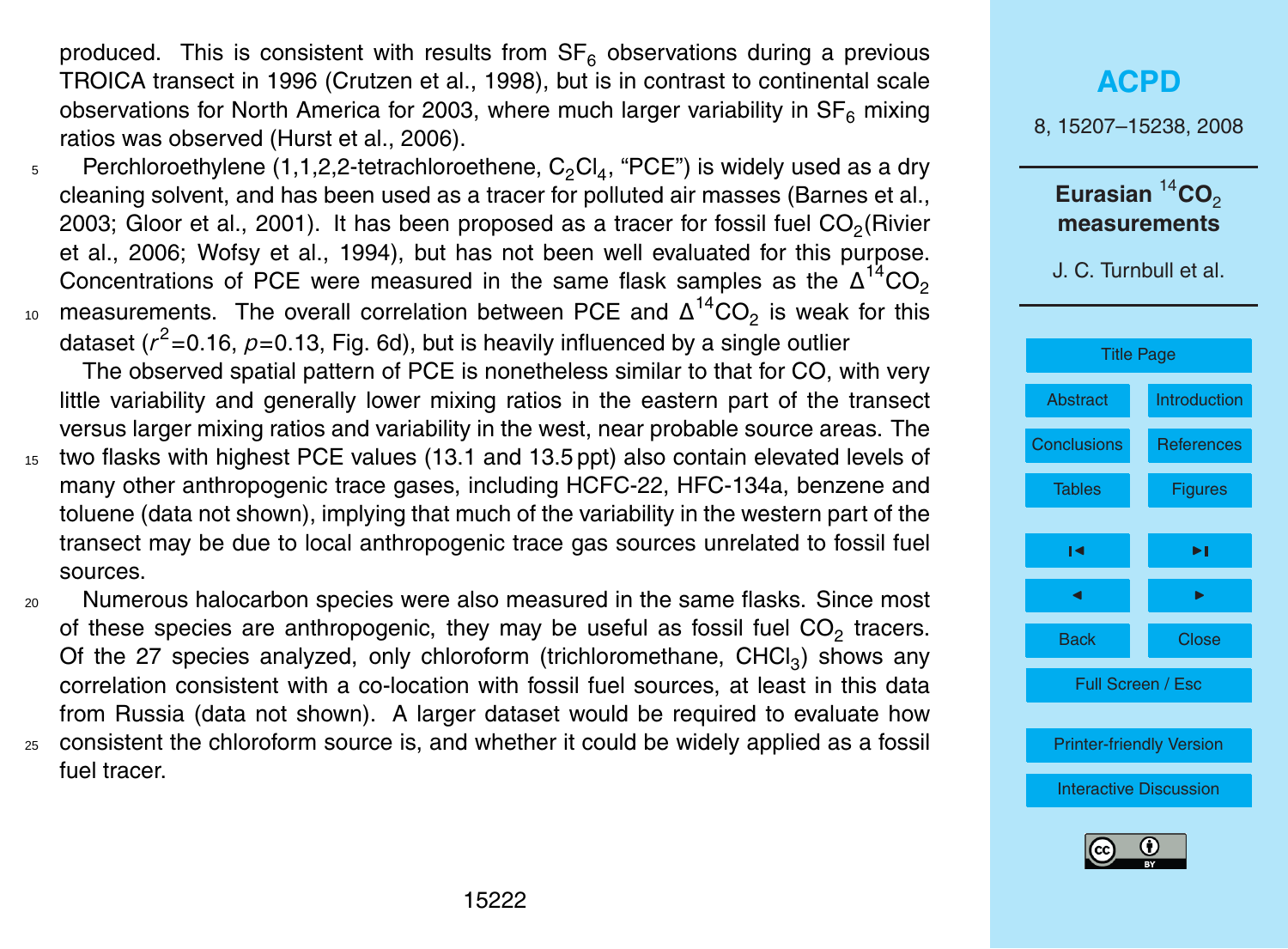#### 3.3 Comparison with atmospheric transport model

Simulated  $\Delta^{14} \text{CO}_2$  values were extracted from the two TM5 model runs for grid cells and times corresponding to the TROICA samples, as well as those corresponding to NWR sampling times. The simulated NWR values are 67.0‰ and 67.4‰ for TM5std  $5.$  and TM5fast, respectively, in agreement with the observed NWR value of 66.8 $\pm$ 1.3‰ for the same time period.

The simulated  $\Delta^{14}$ CO<sub>2</sub> values for the TROICA transect are shown in Fig. 5. The westernmost sample, taken at 56.1◦ N, 37.9◦ E, appears to be influenced by model representation error, due to the very strong emissions from Moscow (population 8 000 000) <sup>10</sup> which are injected into the same model gridbox. With a horizontal model resolution of 6×4 ◦ , errors of this size near sources are not surprising. The modeled results are otherwise broadly consistent with the observed increase in  $\Delta ^{14} \text{CO}_2$  from west to east. The shape of the observed gradient is also well captured by the model, with the areas of steep gradient between 40–60◦ E and again from about 85–100◦ E, and flattening in

<sup>15</sup> the middle and far eastern regions of the transect. This is reflected in the good correlation between the observations and the modeled  $\Delta ^{14} \text{CO}_2$  values (*r* =0.78 and 0.81 for TM5std and TM5fast, respectively).

It is apparent from Fig. 7, where the contribution of each  ${}^{14}CO_2$  source to the spatial gradient is shown individually, that the modeled spatial gradient is due almost entirely  $20$  (90%) to fossil fuel CO<sub>2</sub> emissions. The oceans and cosmogenic production, as discussed earlier, contribute very little to the longitudinal gradient. There is greater variability in the terrestrial biospheric contribution, but overall it contributes only 0.1‰ to the gradient.

Despite the overwhelming influence of fossil fuel  $CO<sub>2</sub>$  emissions, the magnitude of <sup>25</sup> the modeled gradient is only weakly sensitive to the modest uncertainties in the fossil fuel emissions flux. Increasing the global fossil fuel  $CO<sub>2</sub>$  emissions by 10% increased the modeled west-east gradient by only 0.2‰ in each model scenario. Similarly, when the model runs were repeated with seasonally flat fossil fuel emissions (but with the

### **[ACPD](http://www.atmos-chem-phys-discuss.net)** 8, 15207–15238, 2008 Eurasian<sup>14</sup>CO<sub>2</sub> **measurements** J. C. Turnbull et al.



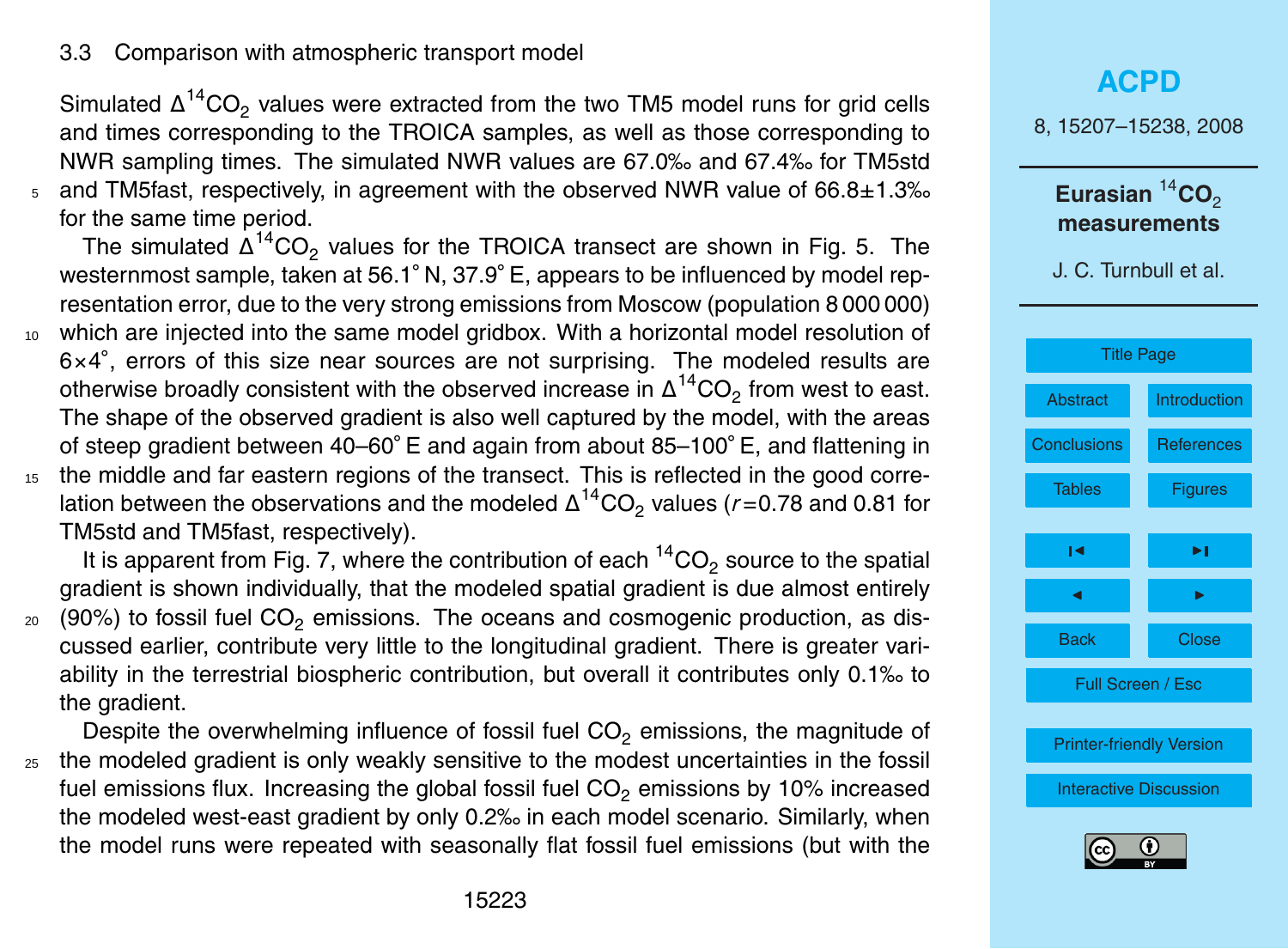<span id="page-17-0"></span>same annual emission total), there was only a negligible difference in the modeled results. This is most likely due to the fact that in March and April the seasonally adjusted fossil fuel flux is very close to the annual mean values.

The magnitude of the west-east gradient is slightly overestimated in TM5std com- $5$  pared to the observations, by a factor of 1.2 $\pm$ 0.2. This is consistent with a comparison of  $SF<sub>6</sub>$  observations from an earlier TROICA expedition (in 1996) with the TransCom suite of models, which indicated that most models, including the precursor of TM5 (TM3), overestimated the observed  $SF_{6}$  longitudinal gradient, implying that the modeled vertical mixing was too slow (Denning et al., 1999). When unrealistically fast 10 vertical mixing is applied, in the TM5fast simulation, the  $Δ^{14}CO_2$  values in the west, near the fossil fuel source, are about 2‰ lower than in TM5std, leading to a reduction in the simulated gradient of 35%, and slightly underestimating the observed gradient by a factor of 0.8±0.1.

These findings suggest that with sufficient observations, it may be possible to im-15 prove constraints on model vertical mixing parameterizations using  $Δ^{14}CO_2$  observations, providing a complementary diagnostic to  $\text{SF}_6$ , which has previously been used for this purpose. While a much larger suite of SF<sub>6</sub> observations is available,  $\Delta^{14} \rm CO_2$ has the advantage of better-constrained source strength, with fossil fuel emissions being known to within 10–15% at the continental scale (Marland et al., 2003). In contrast,

 $_{\rm 20}$  the SF<sub>6</sub> source distribution and strength is much less well constrained, especially for Russia, with uncertainties estimated to be 50% (Olivier et al., 2001).

#### **4 Conclusions**

We obtained a spatial distribution of  $\Delta^{14} \text{CO}_2$  across Eurasia for March–April 2004. Local pollution sources of  $^{14}$ C-free derived fossil fuel CO<sub>2</sub> and nuclear reactor pro-<sup>25</sup> duced  $^{14} \text{CO}_2$  produce locally higher or lower  $\Delta^{14} \text{CO}_2$  values, respectively. Use of back-trajectories allowed us to identify these locally influenced samples, and obtain a background continental boundary layer dataset for this region. The magnitude of the

| ACPD                     |              |
|--------------------------|--------------|
| 8, 15207–15238, 2008     |              |
| Eurasian ${}^{14}CO_2$   |              |
| measurements             |              |
| J. C. Turnbull et al.    |              |
| Title Page               |              |
| Abstract                 | Introduction |
| Conclusions              | References   |
| Tables                   | Figures      |
| 14                       | ▶            |
| Back                     | Close        |
| Full Screen / Esc        |              |
| Printer-friendly Version |              |
| Interactive Discussion   |              |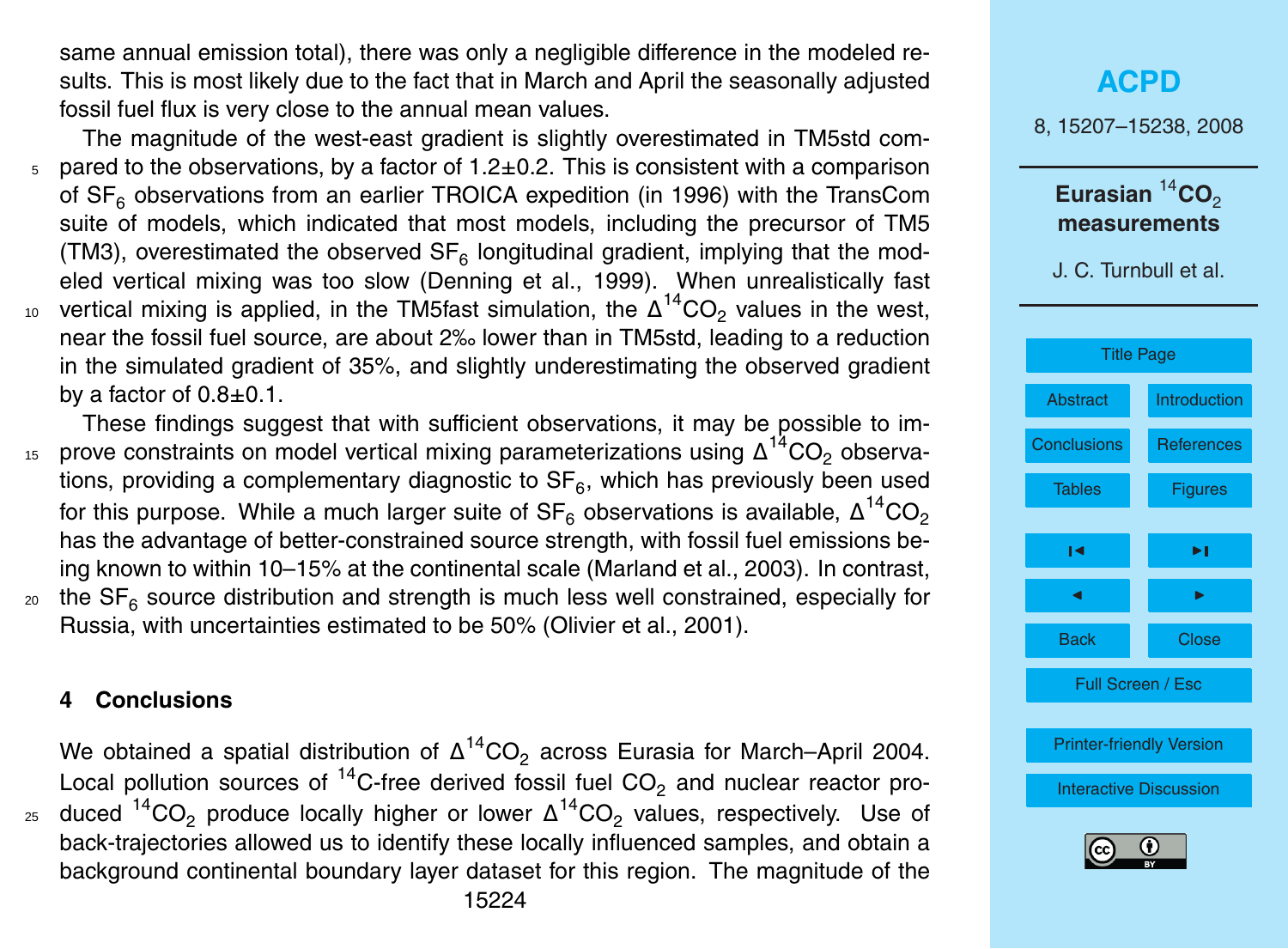<span id="page-18-0"></span> $\Delta ^{14} \text{CO}_2$  gradient is consistent with the dispersion of fossil fuel  $\text{CO}_2$  emissions produced in Europe, and atmospheric transport across northern Asia dispersing and diluting the fossil fuel plume.

Comparison of the  $\Delta^{14}$ CO<sub>2</sub> measurements with potential fossil fuel correlate tracer <sup>5</sup> species shows that while several species may be useful fossil fuel tracers on large scales, they exhibit considerable variability in regions close to significant sources. This is likely because, in contrast to  $\Delta ^{14} \text{CO}_2$  which is directly related to the fossil fuel emissions, correlate tracer emissions may not be entirely co-located with the fossil fuel source. This variability must be accounted for if these correlate tracer species are to <sup>10</sup> be used as fossil fuel tracers.

The  $\Delta ^{14} \text{CO}_2$  distribution simulated using TM5 shows gradients across the TROICA transect similar to that determined from the observations, and imply that the  $\Delta ^{14} \rm CO_2$ gradient is almost entirely due to fossil fuel CO $_2.$  While the gradient is weakly sensitive to the (modest) uncertainty in fossil fuel emissions, changes in the model mixing param-<sup>15</sup> eterization result in much larger changes in the gradient, demonstrating the potential for  $\Delta ^{14} \text{CO}_2$  observations over the continents to constrain vertical mixing in atmospheric transport models.

*Acknowledgements.* The International Scientific and Technology Fund (ISTC, projects 2073 and 2070) and the Russian Basic Research Foundation (project 06-05-08089) supported the  $_{\rm 20}$  sampling campaign. Funding for  $^{14} \rm CO_2$  analysis was provided by NASA's Atmospheric Chemistry Modeling and Analysis Program (ACMAP) and Upper Atmospheric Research Program and from NOAA's Atmospheric Composition and Climate Program.

#### **References**

Andreae, M. O. and Merlet, P.; Emission of trace gases and aerosols from biomass burning, <sup>25</sup> Glob. Biogeochem. Cy., 15(4), 955–966, 2001. Bakwin, P. S., Hurst, D. F., Tans, P. P., and Elkins, J. W.: Anthropogenic sources of halocarbons,

### **[ACPD](http://www.atmos-chem-phys-discuss.net)** 8, 15207–15238, 2008 Eurasian<sup>14</sup>CO<sub>2</sub> **measurements** J. C. Turnbull et al. [Title Page](#page-0-0) [Abstract](#page-1-0) [Introduction](#page-2-0) [Conclusions](#page-17-0) References Tables **[Figures](#page-25-0)**  $\overline{\phantom{a}}$  $\sim$  J  $\sim$ Back Close Full Screen / Esc [Printer-friendly Version](http://www.atmos-chem-phys-discuss.net/8/15207/2008/acpd-8-15207-2008-print.pdf) [Interactive Discussion](http://www.atmos-chem-phys-discuss.net/8/15207/2008/acpd-8-15207-2008-discussion.html)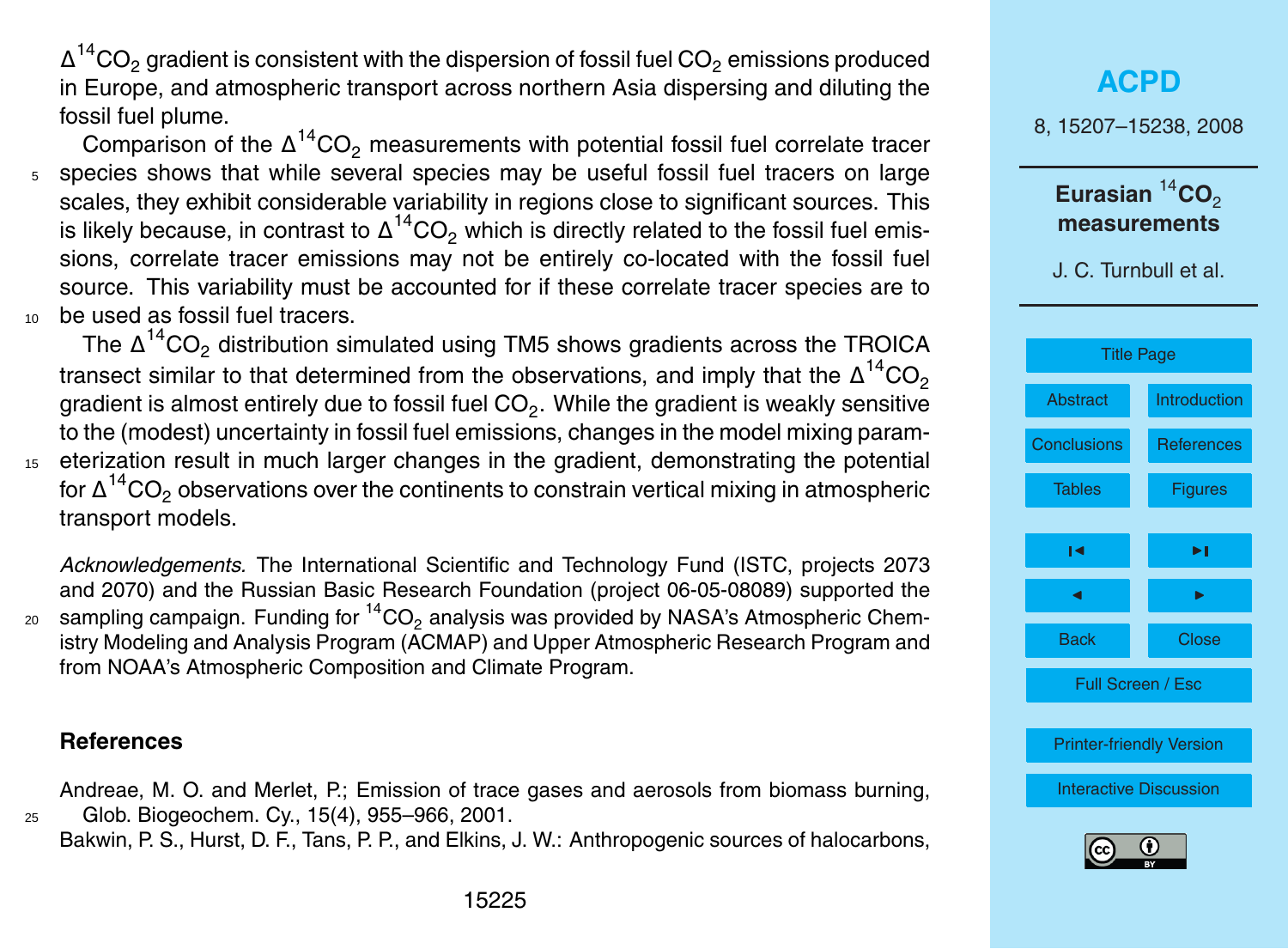sulfur hexafluoride, carbon monoxide, and methane in the southeastern United States, J. Geophys. Res., 102(D13), 15 915–15 925, 1997.

- Barnes, D. H., Wofsy, S. C., Fehlau, B. P., Gottlieb, E. W., Elkins, J. W., Dutton, G. S., and Montzka, S. A.: Urban/industrial pollution for the New York City – Washington D.C. corridor,
- <sup>5</sup> 1996–1998: 1. Providing independent verification of CO and PCE emissions inventories, J. Geophys. Res., 108(D6), 4185, 2003.
	- Belikov, I., Brenninkmeijer, C. A. M., Elansky, N., and Ral'ko, A.: Methane, carbon monoxide, and carbon dioxide concentrations measured in the atmospheric surface layer over continental Russia in the TROICA experiments, Izvestiya, Atmos. Ocean Phys., 42, 46–59, 2006.
- <sup>10</sup> Blasing, T., Broniak, C., and Marland, G.: The annual cycle of fossil-fuel carbon dioxide emissions in the United States, Tellus, 57B, 107–115, 2005.
- Crutzen, P. J., Elansky, N., Hahn, M., Golitsyn, G., Brenninkmeijer, C. A. M., Scharffe, D., Belikov, I., Maiss, M., Bergamaschi, P., Rockmann, T., Grisenko, A., and Sevostyanov, V.: Trace gas measurements between Moscow and Vladivostok using the Trans-Siberian railroad, J. <sup>15</sup> Atmos. Chem., 29, 179–194, 1998.
	- Denning, A. S., Holzer, M., Gurney, K. R., Heimann, M., Law, R. M., Rayner, P. J., Fung, I. Y., Fan, S., Taguchi, S., Friedlingstein, P., Balkanski, Y., Taylor, J., Maiss, M., and Levin, I.: Three-dimensional transport and concentration of  $SF_{6}$ : A model intercomparison study (TransCom 2), Tellus, 51B, 266–297, 1999.
- <sup>20</sup> Draxler, R. and Rolph, G.: HYSPLIT (HYbrid Single-Particle Lagrangian Integrated Trajectory) Model access via NOAA ARL READY Website [\(http://www.arl.noaa.gov/ready/hysplit4.html\)](http://www.arl.noaa.gov/ready/hysplit4.html), NOAA Air Resources Laboratory, Silver Spring, MD, 2003.
- Gibson, J., Kållberg, P., Uppala, S., Hernandez, A., Nomura, A., and Serrano, E.: ERA-15 description, in ECMWF Re-analysis Project Report Series, Centre europeen por les previsions <sup>25</sup> meteorologique a moyen terme, 1999.
	- Gloor, M., Bakwin, P. S., Hurst, D. F., Lock, L., Draxler, R., and Tans, P. P.: What is the footprint of a tall tower?, J. Geophys. Res., 106(D16), 17 831–17 840, 2001. Godwin, H.: Half-life of radiocarbon, Nature, 195, 984, 1962.
	- Gurney, K. R., Law, R. M., Denning, A. S., Rayner, P. J., Baker, D., Bousquet, P., Bruhwiler,
- <sup>30</sup> L., Chen, Y.-H., Ciais, P., Fan, S., Fung, I. Y., Gloor, M., Heimann, M., Higuchi, K., John, J., Maki, T., Maksyutov, S., Masarie, K. A., Peylin, P., Prather, M., Pak, B. C., Randerson, J., Sarmiento, J. L., Taguchi, S., Takahashi, T., and Yuen, C.-W.: Towards robust regional estimates of CO $_2$  sources and sinks using atmospheric transport models, Nature, 415, 626–

### **[ACPD](http://www.atmos-chem-phys-discuss.net)** 8, 15207–15238, 2008 Eurasian<sup>14</sup>CO<sub>2</sub> **measurements**

J. C. Turnbull et al.



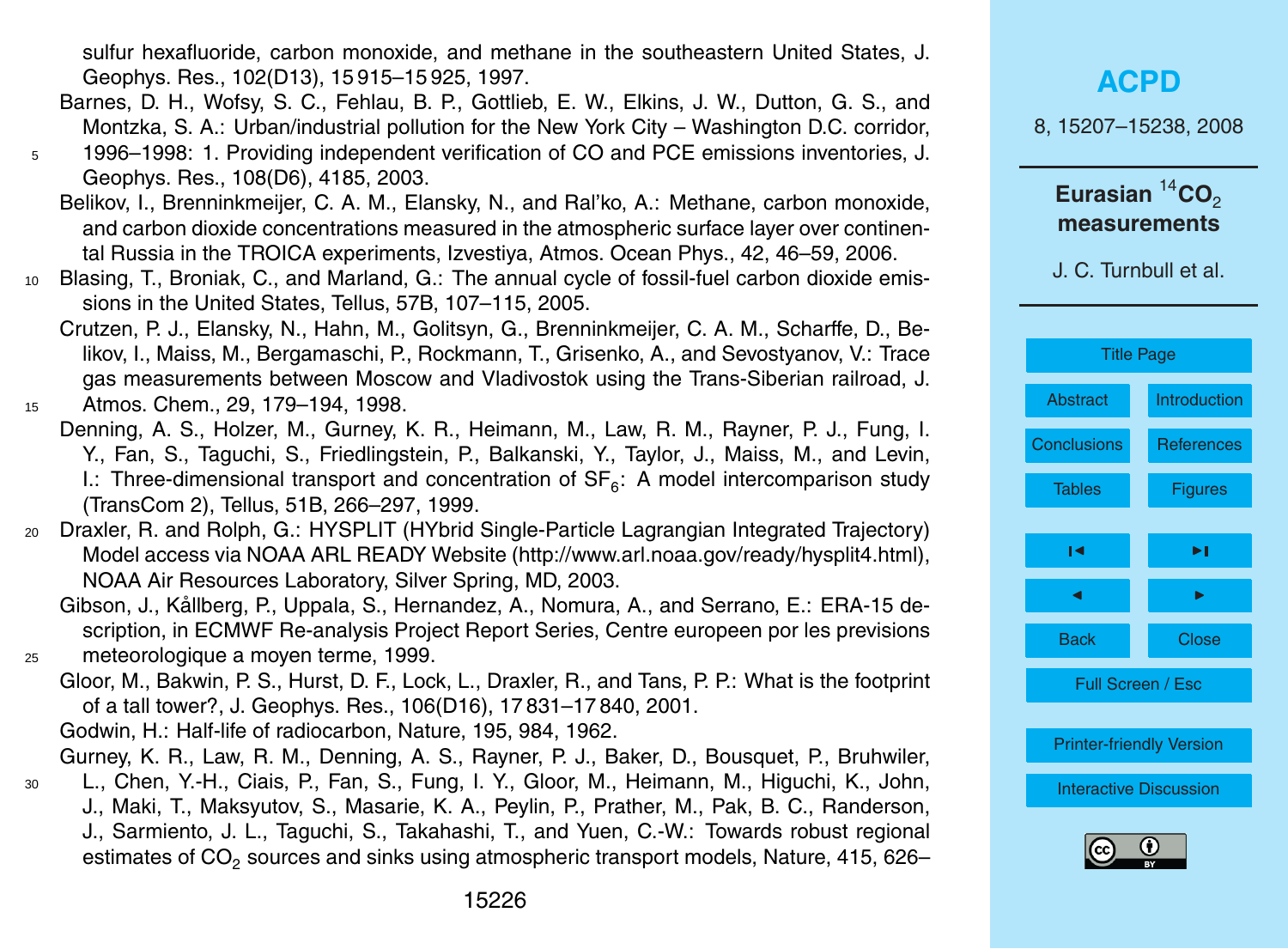630, 2002.

- Hsueh, D. Y., Krakauer, N. Y., Randerson, J. T., Xu, X., Trumbore, S. E., and Southon, J. R.: Regional patterns of radiocarbon and fossil fuel-derived CO<sub>2</sub> in surface air across North America, Geophys. Res. Lett., 34, L02816, doi:10.1029/2006GL027032, 2007.
- <sup>5</sup> Hurst, D. F., Lin, J., Romashkin, P. A., Daube, B. C., Gerbig, C., Matross, D. M., Wofsy, S. C., Hall, B. D., and Elkins, J. W.: Continuing global significance of emissions of Montreal Protocol restricted halocarbons in the USA and Canada, J. Geophys. Res., 111, D15302, doi:15310.11029/12005JD006785, 2006.

Hurst, D. F., Romashkin, P. A., Elkins, J. W., Oberlander, E., Elansky, N., Belikov, I., Granberg,

- <sup>10</sup> I., Golitsyn, G., Grisenko, A., Brenninkmeijer, C. A. M., and Crutzen, P. J.: Emissions of ozone-depleting substances in Russia during 2001, J. Geophys. Res., 109, 14303, 2004.
	- Krol, M., Houweling, S., Bregman, B., van den Broek, M., Segers, A., van Velthoven, P. F. J., Peters, W., Dentener, F. J., and Bergamaschi, P.: The two-way nested global chemistrytransport zoom model TM5: algorithm and applications, Atmos. Chem. Phys., 5, 417–432,

<sup>15</sup> 2005,

[http://www.atmos-chem-phys.net/5/417/2005/.](http://www.atmos-chem-phys.net/5/417/2005/)

- Lal, D.: Theoretically expected variations in the terrestrial cosmic-ray production rates of isotopes, in Proceedings of the International school of Physics, Solar-terrestrial relationships and the Earth environment in the last millennia, edited by Castagnoli, G. C., 216 pp., North <sup>20</sup> Holland Publishing Company, Amsterdam, 1988.
	- Levin, I. and Karstens, U.: Inferring high-resolution fossil fuel  $CO_2$  records at continental sites from combined  $^{14}CO<sub>2</sub>$  and CO observations, Tellus, 59B, doi: 10.1111/j.1600-0889.2006.00244.x., 2007.

Levin, I. and Kromer, B.: Twenty years of atmospheric  $14CO<sub>2</sub>$  observations at Schauinsland <sup>25</sup> station, Germany, Radiocarbon, 39(2), 205–221, 1997.

- Levin, I. and Kromer, B.: The tropospheric  $^{14}$ CO<sub>2</sub> level in mid-latitudes of the Northern Hemisphere (1959–2003), Radiocarbon, 46 (3), 1261–1272, 2004.
- Levin, I., Kromer, B., Barabase, M., and Munnich, K. O.: Environmental distribution and longterm dispersion of reactor  ${}^{14}CO_2$  around two German nuclear power plants, Health Physics, <sup>30</sup> 54(2), 149–156, 1988.
	- Levin, I., Kromer, B., Schmidt, M., and Sartorius, H.: A novel approach for independent budgeting of fossil fuel  $CO<sub>2</sub>$  over Europe by  $^{14}CO<sub>2</sub>$  observations, Geophys. Res. Lett., 30(23), 2194, 2003.

|                                                    | <b>ACPD</b>       |  |
|----------------------------------------------------|-------------------|--|
| 8, 15207-15238, 2008                               |                   |  |
| Eurasian ${}^{14}$ CO <sub>2</sub><br>measurements |                   |  |
| J. C. Turnbull et al.                              |                   |  |
| <b>Title Page</b>                                  |                   |  |
| <b>Abstract</b>                                    | Introduction      |  |
| <b>Conclusions</b>                                 | <b>References</b> |  |
| <b>Tables</b>                                      | <b>Figures</b>    |  |
| ıч                                                 | ►∣                |  |
| ◀                                                  |                   |  |
| <b>Back</b>                                        | Close             |  |
| Full Screen / Esc                                  |                   |  |
| <b>Printer-friendly Version</b>                    |                   |  |
| <b>Interactive Discussion</b>                      |                   |  |
| ш                                                  |                   |  |

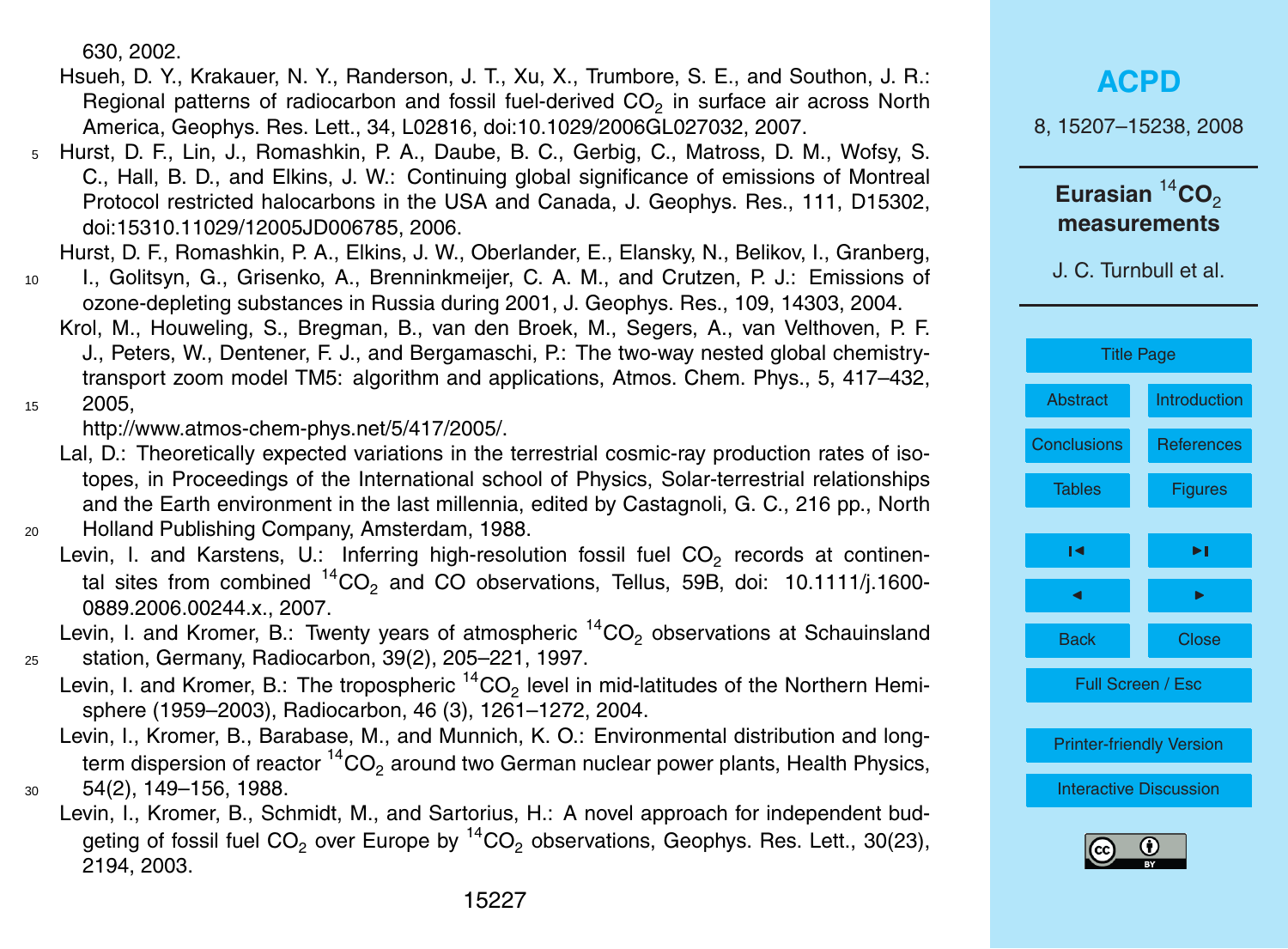Levin, I., Kromer, B., Schoch-Fischer, H., Bruns, M., Munnich, M., Berdau, D., Vogel, J. C., and Munnich, K. O.: 25 years of tropospheric <sup>14</sup>C observations in central Europe, Radiocarbon, 27, 1–19, 1985.

Magnusson, A., Stenström, K., Skog, G., Adliene, D., Adlys, G., Hellborg, R., Olariu, A., Za-

- <sup>5</sup> karia, M., Rääf, C., and Mattsson, S.: Levels of <sup>14</sup>C in the terrestrial environment in the vicinity of two European nuclear power plants, Radiocarbon, 46(2), 863–868, 2004.
	- Manning, M. R., Lowe, D. C., Melhuish, W. H., Sparks, R. J., Wallace, G., Brenninkmeijer, C. A. M., and McGill, R. C.: The use of radiocarbon measurements in atmospheric sciences, Radiocarbon, 32, 37–58, 1990.
- $_{10}$  Marland, G., Boden, T. A., and Andres, R. J.: Global, Regional, and National Fossil Fuel CO $_{\rm 2}$ Emissions, in Trends: A Compendium of Data on Global Change, Carbon Dioxide Information Analysis Center, Oak Ridge National Laboratory, US Department of Energy, Oak Ridge, Tenn., USA, 2003.

Marland, G., Boden, T. A., and Andres, R. J.: Global, regional and national CO<sub>2</sub> emissions,

<sup>15</sup> in Trends: A compedium of data on global change, Carbon Dioxide Information Analysis Center, Oak Ridge National Laboratory, US Department of Energy, Oak Ridge, TN, 2006. Masarik, J. and Beer, J.: Simulation of particle fluxes and cosmogenic nuclide formation in the Earth's atmosphere, J. Geophys. Res., 104(D10), 12 099–13 012, 1999.

Meijer, H. A. J., Smid, H. M., Perez, E., and Keizer, M. G.: Isotopic characterization of an-<sub>20</sub> thropogenic CO<sub>2</sub> emissions using isotopic and radiocarbon analysis, Phys. Chem. Earth, 21(5–6), 483–487, 1996.

Montzka, S. A., Myers, R. C., Butler, J. H., Elkins, J. W., and Cummings, S.: Global tropospheric distribution and calibration scale of HCFC-22, Geophys. Res. Lett., 20, 703–706, 1993.

Nakamura, T., Nakazawa, T., Honda, H., Kitagawa, H., Machida, T., Ikeda, A., and Matsumoto,

- $_{25}$   $\,$  E.: Seasonal variations in  $^{14}$ C concentrations of stratospheric CO<sub>2</sub> measured with accelerator mass spectrometry, Nucl. Instrum. Methods., B92, 413–416, 1994.
	- Nydal, R. and Lövseth, K.: Tracing bomb <sup>14</sup>C in the atmosphere 1962–1980, J. Geophys. Res., 88(C6), 3621–3642, 1983.

Olivier, J. G. J. and Berdowski, J. J. M.: Global emissions sources and sinks, in The Climate

- <sup>30</sup> System, edited by J. Berdowski, R. Guicherit, and B. Heij, Balkema Publishers/Swets and Zeitlinger Publishers, Lisse, The Netherlands, 33–78, 2001.
	- Olivier, J. G. J., Berdowski, J. J. M., Peters, J., Bakker, J., Visschedijk, A., and Bloos, J.: Applications of EDGAR. Including a description of EDGAR V3.0: reference database with

|                                                                             | <b>ACPD</b>       |  |
|-----------------------------------------------------------------------------|-------------------|--|
| 8, 15207-15238, 2008                                                        |                   |  |
| Eurasian ${}^{14}$ CO <sub>2</sub><br>measurements<br>J. C. Turnbull et al. |                   |  |
|                                                                             |                   |  |
| <b>Title Page</b>                                                           |                   |  |
| <b>Abstract</b>                                                             | Introduction      |  |
| <b>Conclusions</b>                                                          | <b>References</b> |  |
| <b>Tables</b>                                                               | <b>Figures</b>    |  |
| ∣◀                                                                          | ▸∣                |  |
| ◀                                                                           |                   |  |
| <b>Back</b>                                                                 | Close             |  |
| Full Screen / Esc                                                           |                   |  |
| <b>Printer-friendly Version</b>                                             |                   |  |
| <b>Interactive Discussion</b>                                               |                   |  |
| ш                                                                           |                   |  |

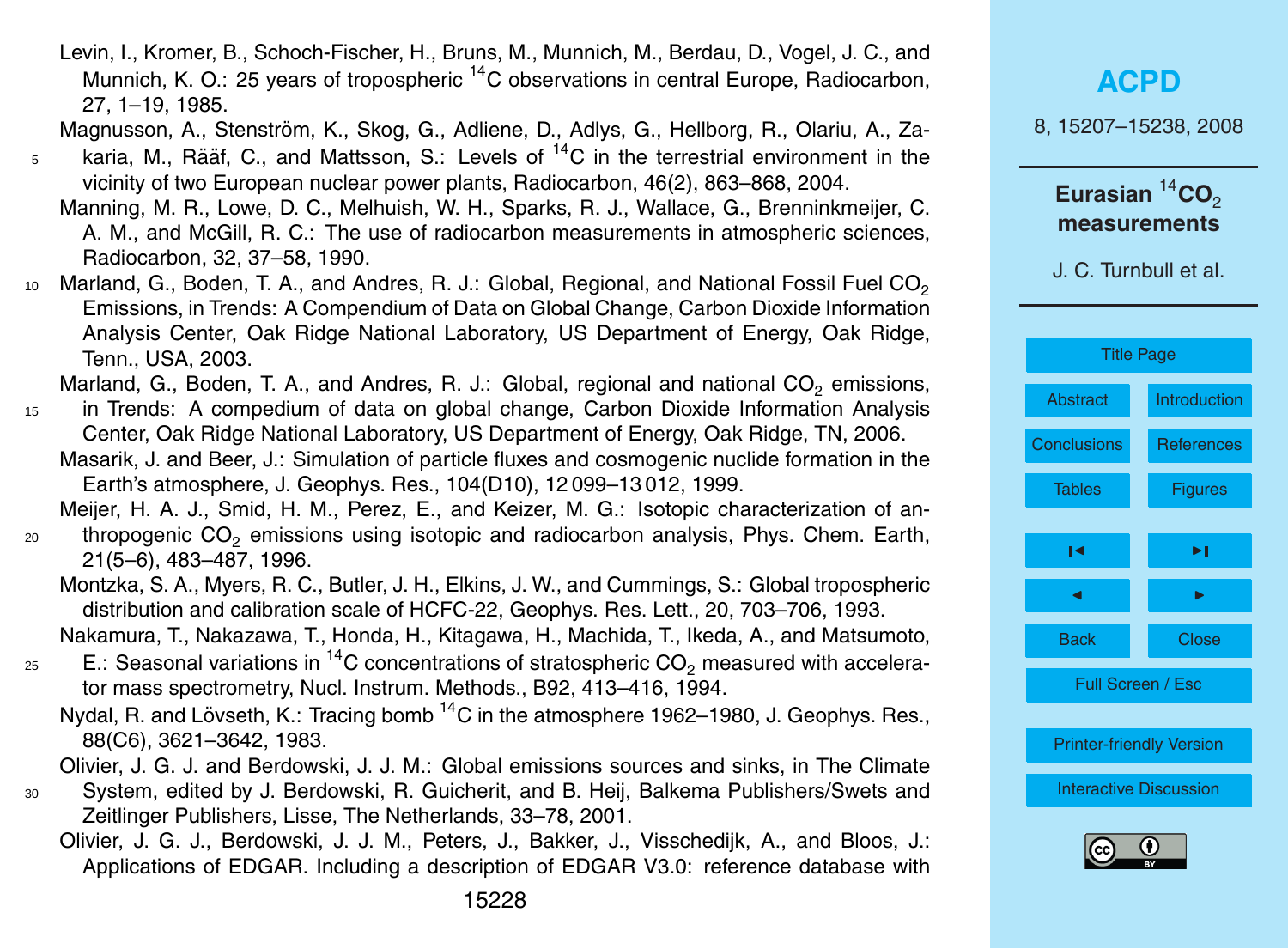trend data for 1970–1995, RIVM, Bilthoven, 2001.

- Peters, W., Krol, M. C., Dlugokencky, E. J., Dentener, F. J., Bergamaschi, P., Dutton, G. S., Velthoven, P. v., Miller, J. B., Bruhwiler, L., and Tans, P. P.: Toward regional-scale modeling using the two-way nested global model TM5: Characterization of transport using SF<sub>6</sub>, J.
- <sup>5</sup> Geophys. Res., 109, D19314, doi:10.1029/2004JD005020, 2004.
- Potosnak, M. J., Wofsy, S. C., Denning, A. S., Conway, T. J., Munger, J. W., and Barnes, D. H.: Influence of biotic exchange and combustion sources on atmospheric  $CO_2$  concentrations in New England from observations at a forest flux tower, J. Geophys. Res., 104(D8), 9561– 9569, 1999.
- <sup>10</sup> Prentice, I. C., Farquhar, G. D., Fasham, M., Goulden, M. L., Heimann, M., Jaramillo, V., Kheshgi, H. S., Le Quere, C., Scholes, R. J., and Wallace, D. W.: The Carbon Cycle and Atmospheric Carbon Dioxide, in Climate Change 2001: Third Assessment Report, 183–237, IPCC, 2001.

Randerson, J., Enting, I. G., Schuur, E. A. G., Caldeira, K., and Fung, I. Y.: Seasonal and

 $15$  latitudinal variability of troposphere  $\Delta^{14}CO_2$ : post bomb contributions from fossil fuels, oceans, the stratosphere, and the terrestrial biosphere, Glob. Biogeochem. Cy., 16, 1112, doi:1110.1029/2002GB001876, 2002.

Randerson, J. T., Thompson, M. V., Conway, T. J., Fung, I. Y., and Field, C.: The contribution of terrestrial source and sinks to trends in the seasonal cycle of atmospheric carbon dioxide, <sup>20</sup> Glob. Biogeochem. Cy., 11(4), 535–560, 1997.

- Rivier, L., Ciais, P., Hauglustaine, D., Bakwin, P. S., Bousquet, P., Peylin, P., and Klonecki, A.: Evaluation of SF<sub>6</sub>, C<sub>2</sub>Cl<sub>4</sub> and CO as surrogate tracers for fossil fuel CO<sub>2</sub> in the Northern Hemisphere using a chemistry transport model, J. Geophys. Res., 111(D16), D16311, doi:16310.11029/12005JD006725, 2006.
- <sup>25</sup> Romashkin, P. A., Hurst, D. F., Elkins, J. W., Dutton, G. S., Fahey, D., Dunn, R., Moore, F. L., Myers, R. C., and Hall, B. D.: In situ measurements of long-lived tracer gases in the lower stratosphere by gas chromatography, J. Atmos. Ocean. Tech., 18, 1195–1204, 2001.
	- Rozanski, K., Levin, I., Stock, J., Falcon, R., and Rubio, F.: Atmospheric (CO2)-C-14 variations in the Equatorial region, Radiocarbon, 37(2), 509–515, 1995.
- <sup>30</sup> Stephens, B. B., Gurney, K. R., Tans, P. P., Sweeney, C., Peters, W., Bruhwiler, L., Ciais, P., Ramonet, M., Bousquet, P., Nakazawa, T., Aoki, S., Machida, T., Inoue, G., Vinnichenko, N., Lloyd, J., Jordan, A., Heimann, M., Shibistowa, O., Langenfelds, R. L., Steele, L. P., Francey, R. J., and Denning, A. S.: Weak northern and strong tropical land carbon uptake from vertical

J. C. Turnbull et al.



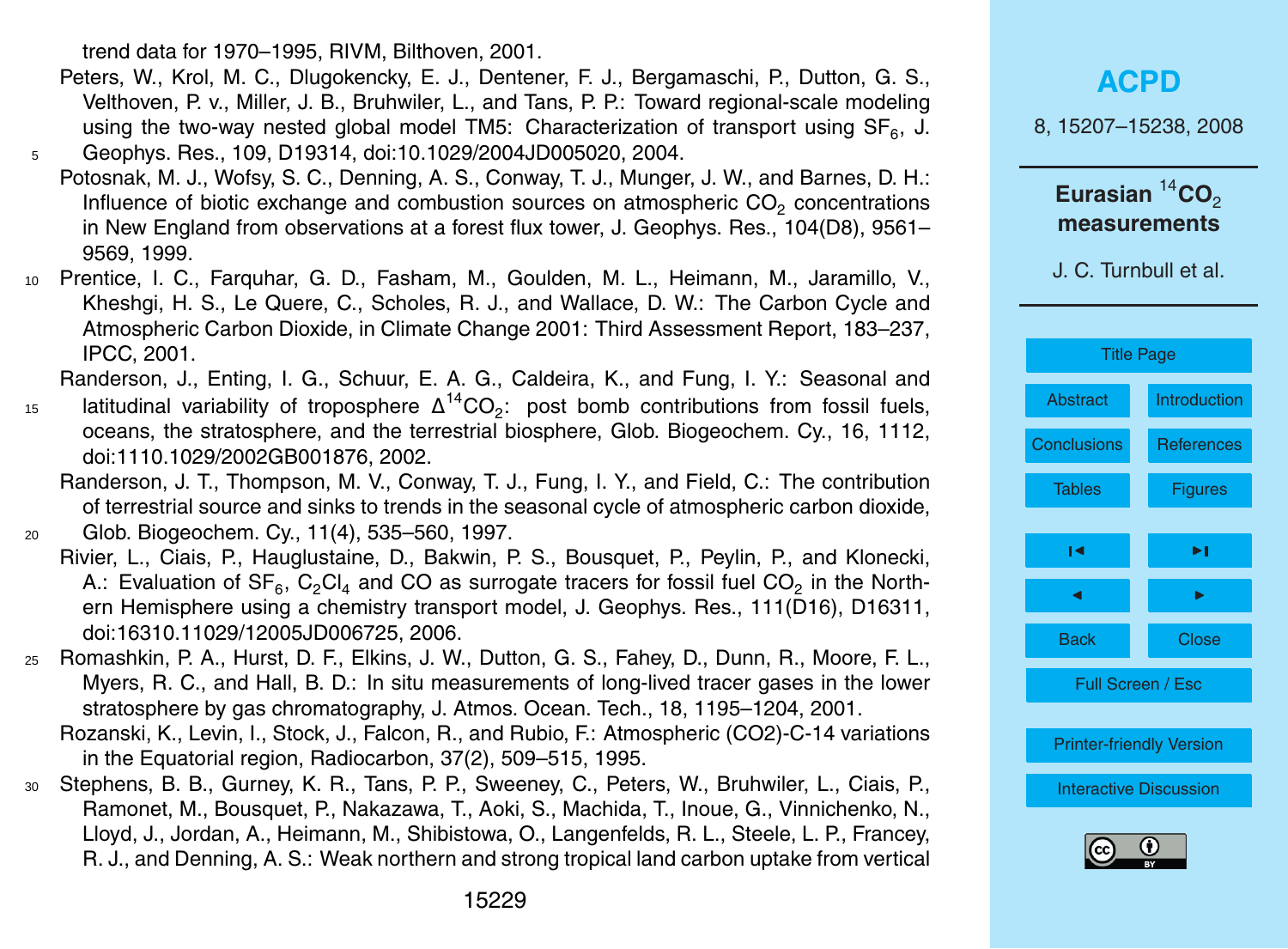profiles of atmospheric  $CO_2$ , Science, 316, 1732, 2007.

Stuiver, M. and Polach, H. A.; Discussion: Reporting of <sup>14</sup>C data, Radiocarbon, 19(3), 355–363, 1977.

Takahashi, T., Sutherland, S. C., Sweeney, C., Poisson, A., Metzl, N., Tilbrook, B., Bates, N. R.,

- Wanninkhof, R., Feely, R. A., Sabine, C., Olafsson, J., and Yukihiro, N.: Global sea-air CO<sub>2</sub> 5 flux based on climatological surface ocean  $\rho \mathrm{CO}_2$ , and seasonally biological and temperature effects, Deep Sea Res. II, 49, 1601–1622, 2002.
	- Tans, P. P. and Conway, T. J.: Monthly Atmospheric CO<sub>2</sub> Mixing Ratios from the NOAA CMDL Carbon Cycle Cooperative Global Air Sampling Network, 1968–2002, in Trends: A Com-
- <sup>10</sup> pendium of Data on Global Change, Carbon Dioxide Information Analysis Center, Oak Ridge National Laboratory, US Department of Energy, Oak Ridge, Tenn., USA, 2005.
	- Tarasovaa, O., Brenninkmeijer, C. A. M., Assonov, S., Elansky, N., Rockmann, T., and Brassd, M.: Atmospheric  $CH<sub>4</sub>$  along the trans-Siberian railroad (TROICA) and river Ob: Source identification using stable isotopes, Atmpos. Environ., 40(29), 5617–5628, 2006.
- <sup>15</sup> Thompson, M. V. and Randerson, J. T.L Impulse response functions of terrestrial carbon cycle models: method and application, Glob. Cha. Bio., 5, 371–394, 1999.
	- Trumbore, S. E.: Potential responses of soil organic carbon to global environmental change, Proc. Nat. Aca. Sci., 94, 8284–8291, 1997.

Turnbull, J. C., Lehman, S. J., Miller, J. B., Sparks, R. J., Southon, J. R., and Tans, P. P.: A new

- $_{20}$  high precision  $^{14} \mathrm{CO}_2$  time series for North American continental air, J. Geophys. Res., 112, D11310, doi:11310.11029/12006JD008184, 2007.
- Turnbull, J. C., Miller, J. B., Lehman, S. J., Tans, P. P., Sparks, R. J., and Southon, J. R.: Comparison of  ${}^{14}CO_2$ , CO and SF<sub>6</sub> as tracers for determination of recently added fossil fuel  $CO<sub>2</sub>$  in the atmosphere and implications for biological  $CO<sub>2</sub>$  exchange, Geophys. Res. Lett., <sup>25</sup> 33, L01817, doi:01810.01029/02005GL024213, 2006.
	- UNSCEAR, Sources and effects of ionizing radiation, UNSCEAR 2000 report to the General Assembly, with scientific annexes, 1, Annex C, 2000.
	- USEPA, Trends in greenhouse gas emissions and sinks: 1990–2002, in EPA 2004 Summary Report GHG emissions inventory 2004, USEPA, 2004.
- <sup>30</sup> Wanninkhof, R.,: Relationship between wind-speed and gas-exchange over the ocean, J. Geophys. Res., 97(C5), 7373–7382, 1992.
	- Wofsy, S. C., Fan, S.-M., Blake, D., Bradshaw, J., Sandholm, S., Singh, H., Sachse, G., and Harriss, R.: Factors influencing atmospheric composition over subarctic North America dur-

|                                                                           | <b>ACPD</b>       |  |
|---------------------------------------------------------------------------|-------------------|--|
| 8, 15207-15238, 2008                                                      |                   |  |
| Eurasian $^{14}$ CO <sub>2</sub><br>measurements<br>J. C. Turnbull et al. |                   |  |
| <b>Title Page</b>                                                         |                   |  |
| <b>Abstract</b>                                                           | Introduction      |  |
| <b>Conclusions</b>                                                        | <b>References</b> |  |
| <b>Tables</b>                                                             | <b>Figures</b>    |  |
| ١٩                                                                        | ►∣                |  |
|                                                                           |                   |  |
| <b>Back</b>                                                               | <b>Close</b>      |  |
| Full Screen / Esc                                                         |                   |  |
| <b>Printer-friendly Version</b>                                           |                   |  |
| <b>Interactive Discussion</b>                                             |                   |  |
| ш                                                                         |                   |  |

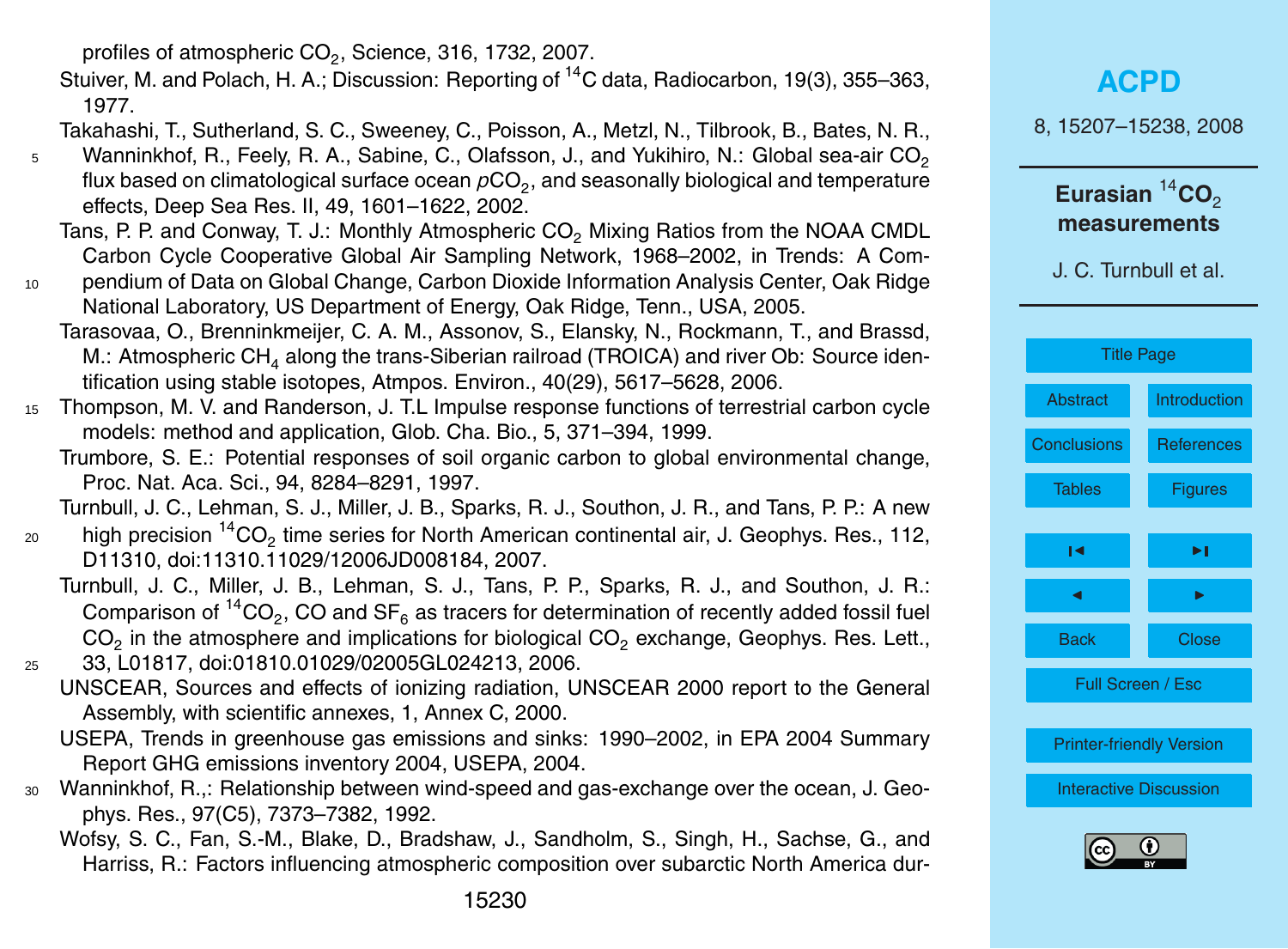ing summer, J. Geophys. Res., 99(D1), 1887–0897, 1994.

- Yang, Z., Washenfelder, R., Keppel-Aleks, G., Krakauer, N. Y., Randerson, J. T., Tans, P. P., Sweeney, C., and Wennberg, P.: New constraints on Northern Hemisphere growing season net flux, Geophys. Res. Lett., 34, L12807, doi:12810.11029/12007GL029742, 2007.
- $5$  Zondervan, A. and Meijer, H. A. J.: Isotopic characterisation of  $CO<sub>2</sub>$  sources during regional pollution events using isotopic and radiocarbon analysis, Tellus, 48B, 601–612, 1996.



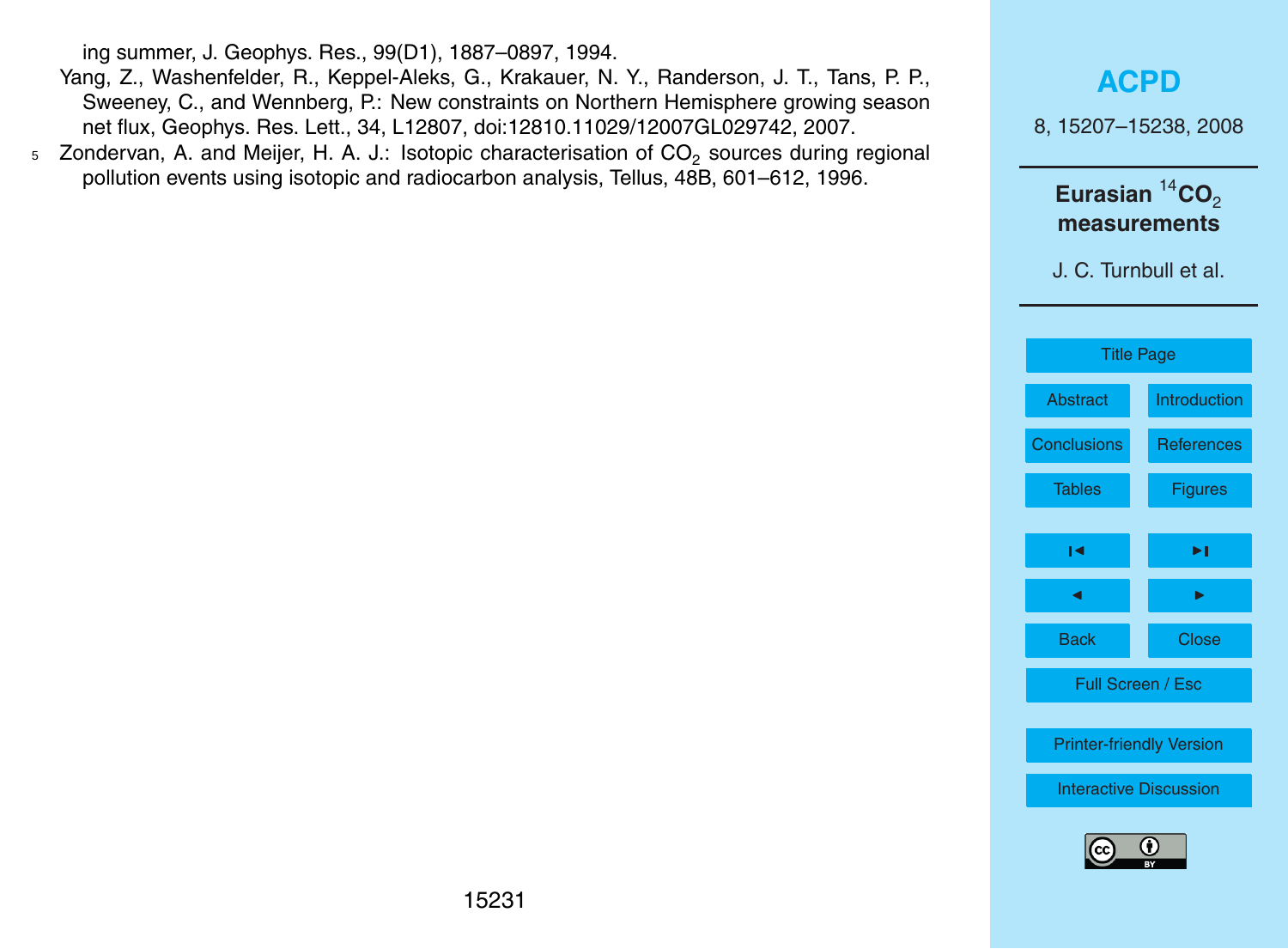<span id="page-25-0"></span>

### **[ACPD](http://www.atmos-chem-phys-discuss.net)**

8, 15207–15238, 2008



**Fig. 1.** Map of TROICA flask sampling locations. Closed symbols are samples with CO concentration of less than 250 ppb; these samples were selected for  ${}^{14}CO_2$  analysis. Open symbols are samples with CO concentration greater than 250 ppb. Major cities and the trans-Siberian railway line are shown for reference.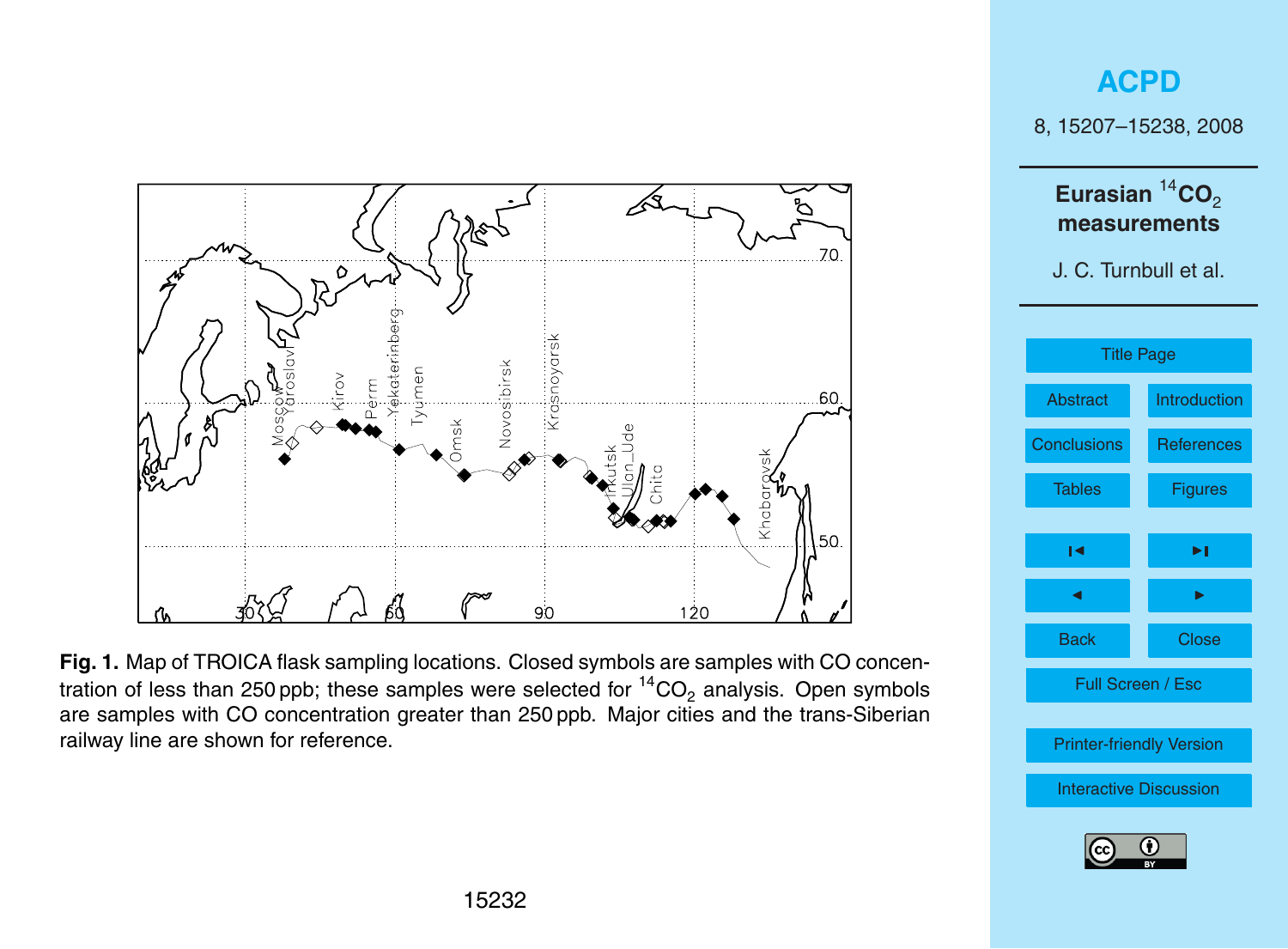

**Fig. 2.** Pair differences for replicate  $\Delta^{14}CO_2$  measurements. Replicates were obtained by splitting CO<sub>2</sub> extracted from a single whole air sample into two aliquots (each ~0.6 mg C). Each aliquot was treated as an individual sample for graphitization and AMS measurement. The difference of each individual measurement from its pair mean is shown. Closed and open symbols are the first and second aliquot taken from each pair, respectively. Error bars are the 1-sigma uncertainty on each measurement.

### **[ACPD](http://www.atmos-chem-phys-discuss.net)** 8, 15207–15238, 2008 **Eurasian** <sup>14</sup>**CO**<sup>2</sup> **measurements** J. C. Turnbull et al. [Title Page](#page-0-0) [Abstract](#page-1-0) [Introduction](#page-2-0) [Conclusions](#page-17-0) [References](#page-18-0) Tables [Figures](#page-25-0)  $\overline{\phantom{a}}$  $\blacksquare$ Back Close Full Screen / Esc [Printer-friendly Version](http://www.atmos-chem-phys-discuss.net/8/15207/2008/acpd-8-15207-2008-print.pdf) [Interactive Discussion](http://www.atmos-chem-phys-discuss.net/8/15207/2008/acpd-8-15207-2008-discussion.html)

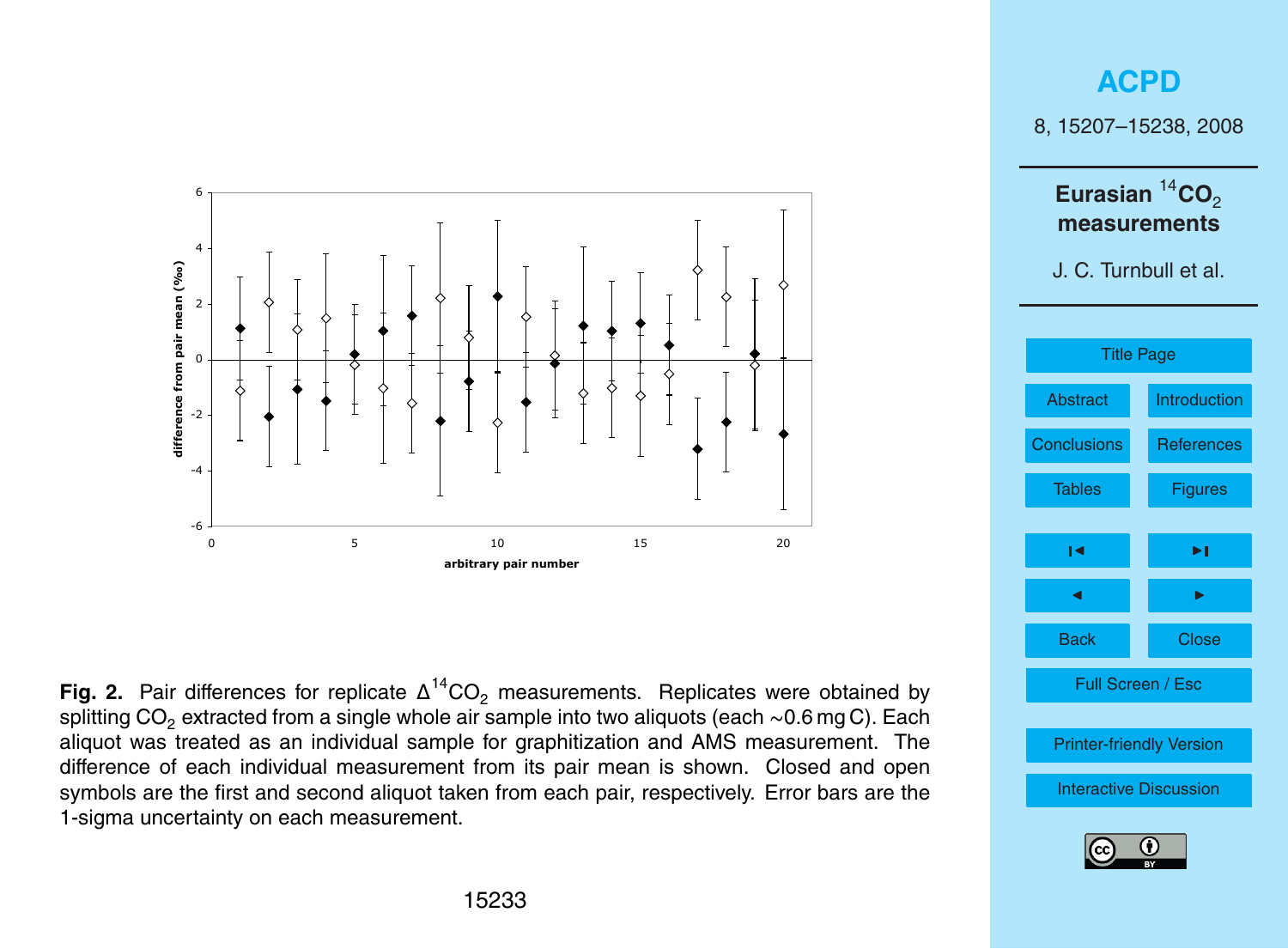

Fig. 3. All ∆<sup>14</sup>CO<sub>2</sub> measurements versus longitude. Samples taken during the eastbound journey are shown as solid symbols, westbound samples are open symbols. Error bars are the analytical uncertainty on each measurement.

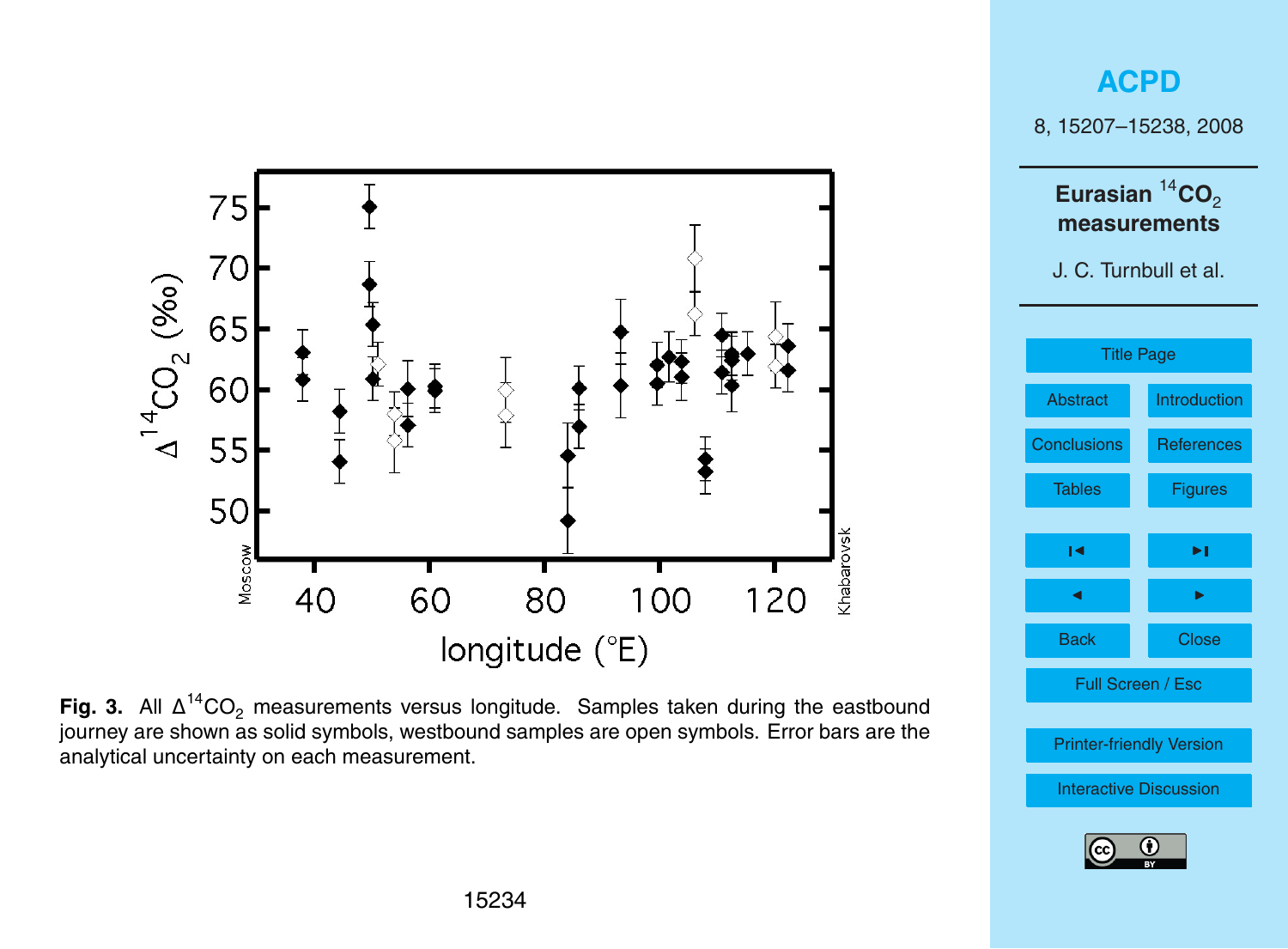

Fig. 4. Sampling locations for TROICA-8<sup>14</sup>CO<sub>2</sub> measurements (diamonds). Bow-tie symbols indicate nuclear power plants of types that are known to produce  $^{14} \mathrm{CO}_2$  (BWR, FBR or RBMK types) [\(http://www.insc.anl.gov/\)](http://www.insc.anl.gov/). Major cities are indicated by name (you may want to put a small x by the location of the city). 48-h back-trajectories for each sampling location and time are shown as thin lines.

### **[ACPD](http://www.atmos-chem-phys-discuss.net)** 8, 15207–15238, 2008 **Eurasian** <sup>14</sup>**CO**<sup>2</sup> **measurements** J. C. Turnbull et al.

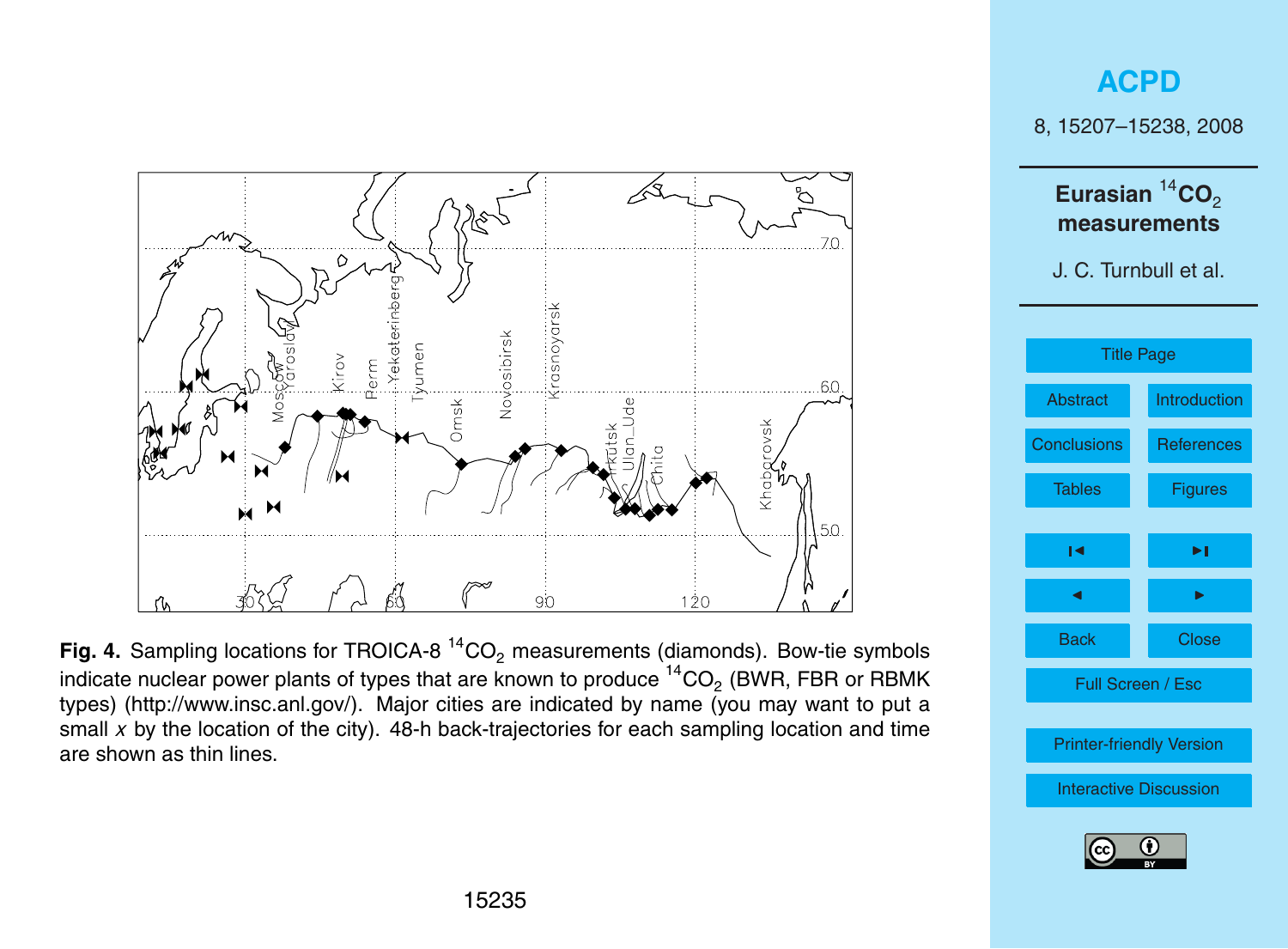

**Fig. 5.**  $\Delta^{14}$ CO<sub>2</sub> as a function of longitude. Closed diamonds are the clean air  $\Delta^{14}$ CO<sub>2</sub> dataset. Open symbols indicate samples that may be influenced by either nuclear reactor effluent (triangles) or local city pollution (circles). The shaded bar indicates the NWR  $\Delta ^{14} \rm CO_2$  value measured over the same time period and its 1-sigma error envelope. Modeled estimates for each sampling time and location are shown as a solid line (standard mixing) and dashed line (fast mixing). The western-most point in the model estimates, shown in grey, is not used in the analysis (see text).



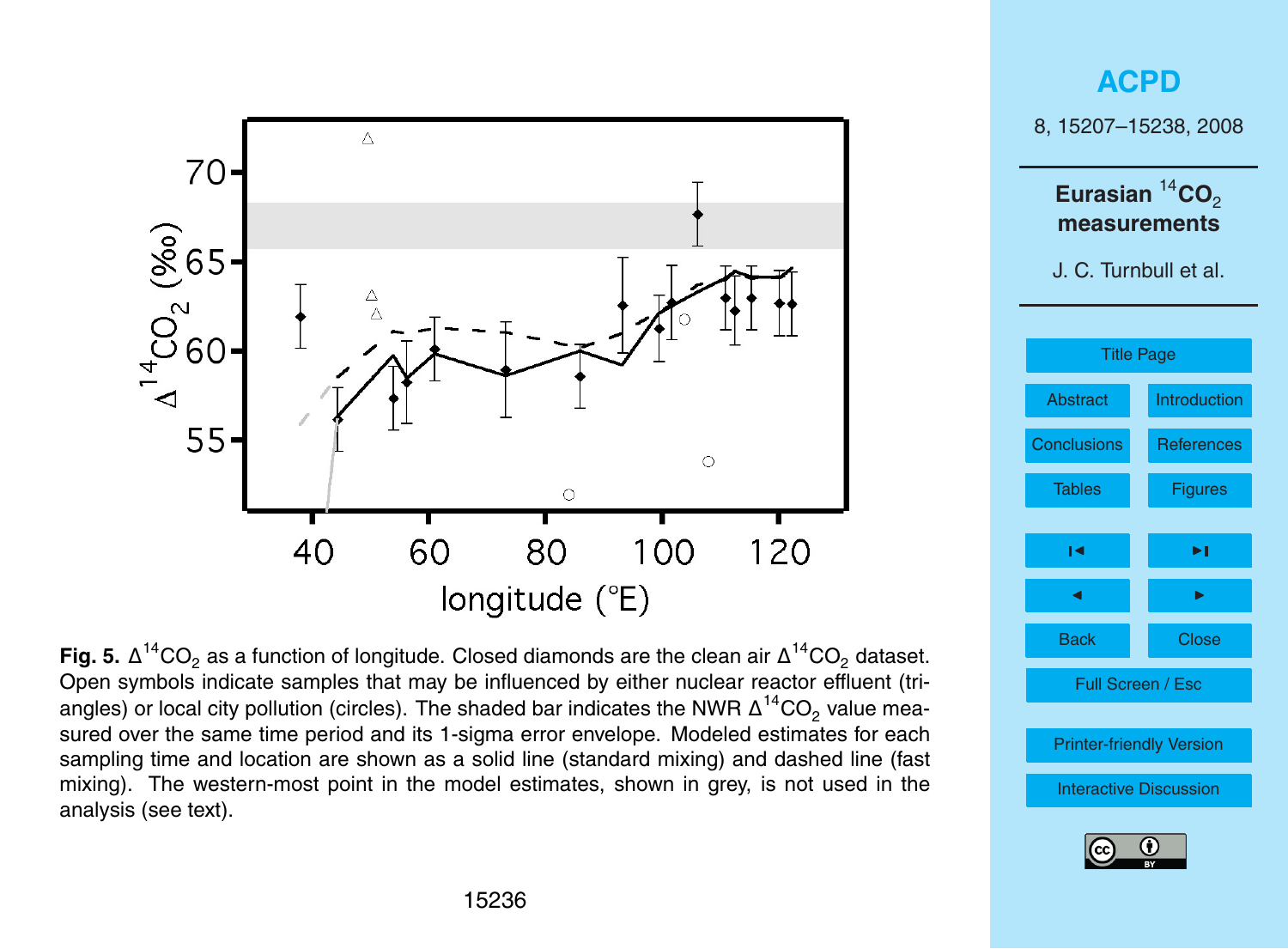

**Fig. 6.** Comparison of  $\Delta^{14}CO_2$  measurements (panel **a**) with (**b**) ACATS CO measurements from the same time period as flask filling; (c) ACATS SF<sub>6</sub> measurements; (d) PCE measured in the same flasks. Uncertainties shown are either the measurement uncertainty (PCE and  $\Delta^{14}$ CO<sub>2</sub>) or the 1-sigma standard deviation of the individual measurements made during the flask filling time (CO and SF $_6$ ). The error bars for PCE are smaller than the symbol size. Only the sampling locations considered in the cleaned  $\Delta ^{14} \text{CO}_2$  dataset are included.